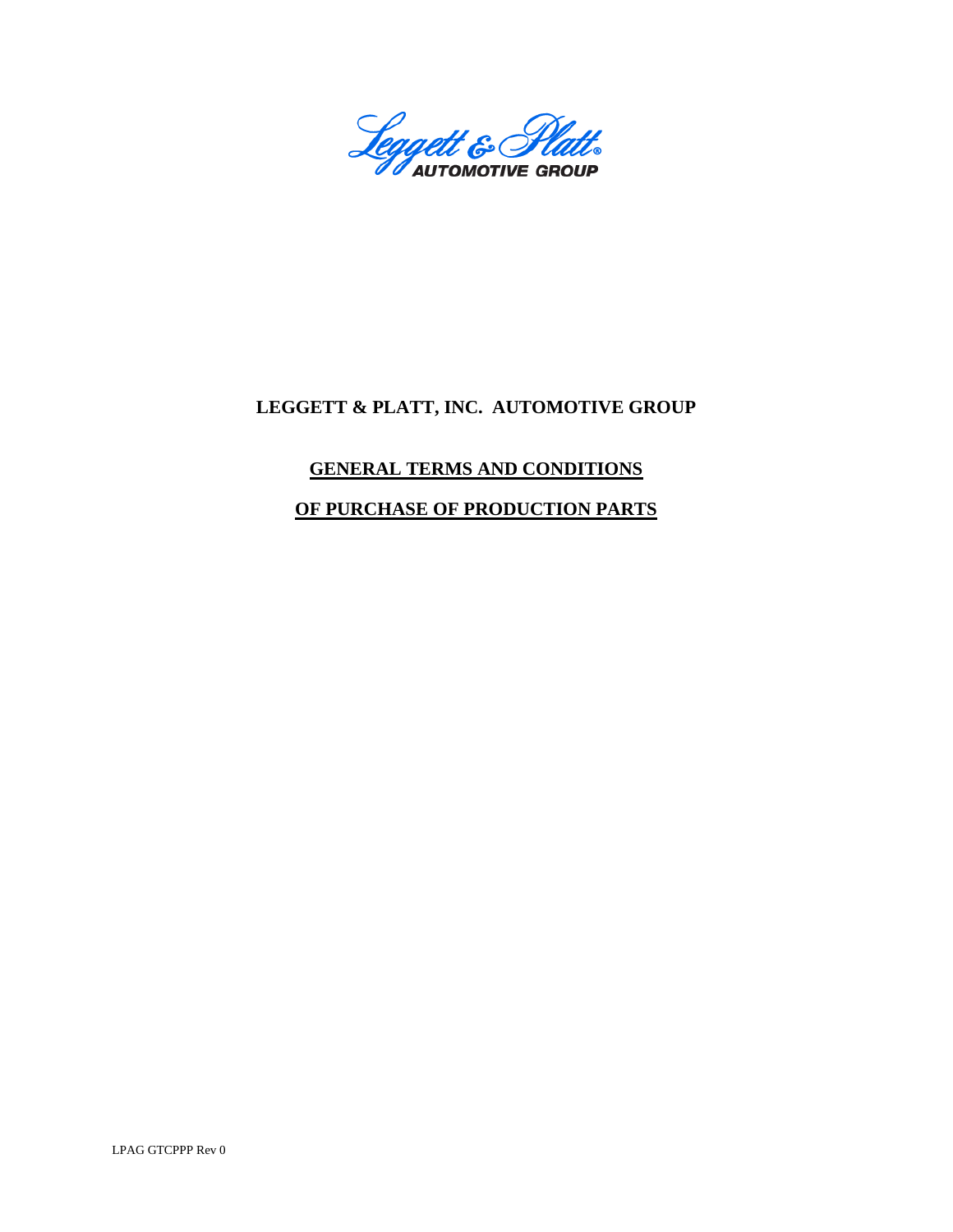## **Table of Contents**

|--|

| 1.               |     |  |
|------------------|-----|--|
|                  | (a) |  |
|                  | (b) |  |
|                  | (c) |  |
|                  | (d) |  |
|                  | (e) |  |
|                  | (f) |  |
| 2.               |     |  |
| 3.               |     |  |
|                  | (a) |  |
|                  | (b) |  |
|                  | (c) |  |
|                  | (d) |  |
|                  | (e) |  |
|                  | (f) |  |
| $\overline{4}$ . |     |  |
|                  | (a) |  |
|                  | (b) |  |
|                  | (c) |  |
|                  | (d) |  |
|                  | (e) |  |
| 5.               |     |  |
| 6.               |     |  |
| 7.               |     |  |
|                  | (a) |  |
|                  | (b) |  |
| 8.               |     |  |
|                  | (a) |  |
|                  | (b) |  |
| 9.               |     |  |
|                  | (a) |  |
|                  | (b) |  |
|                  | (c) |  |
| 10.              |     |  |
| 11.              |     |  |
| 12.              |     |  |
|                  | (a) |  |
|                  | (b) |  |
|                  | (c) |  |
|                  | (d) |  |
|                  | (e) |  |
|                  | (f) |  |
|                  | (g) |  |
|                  | (h) |  |
|                  | (i) |  |
| 13.              |     |  |
|                  | (a) |  |
|                  | (b) |  |
|                  | (c) |  |
|                  |     |  |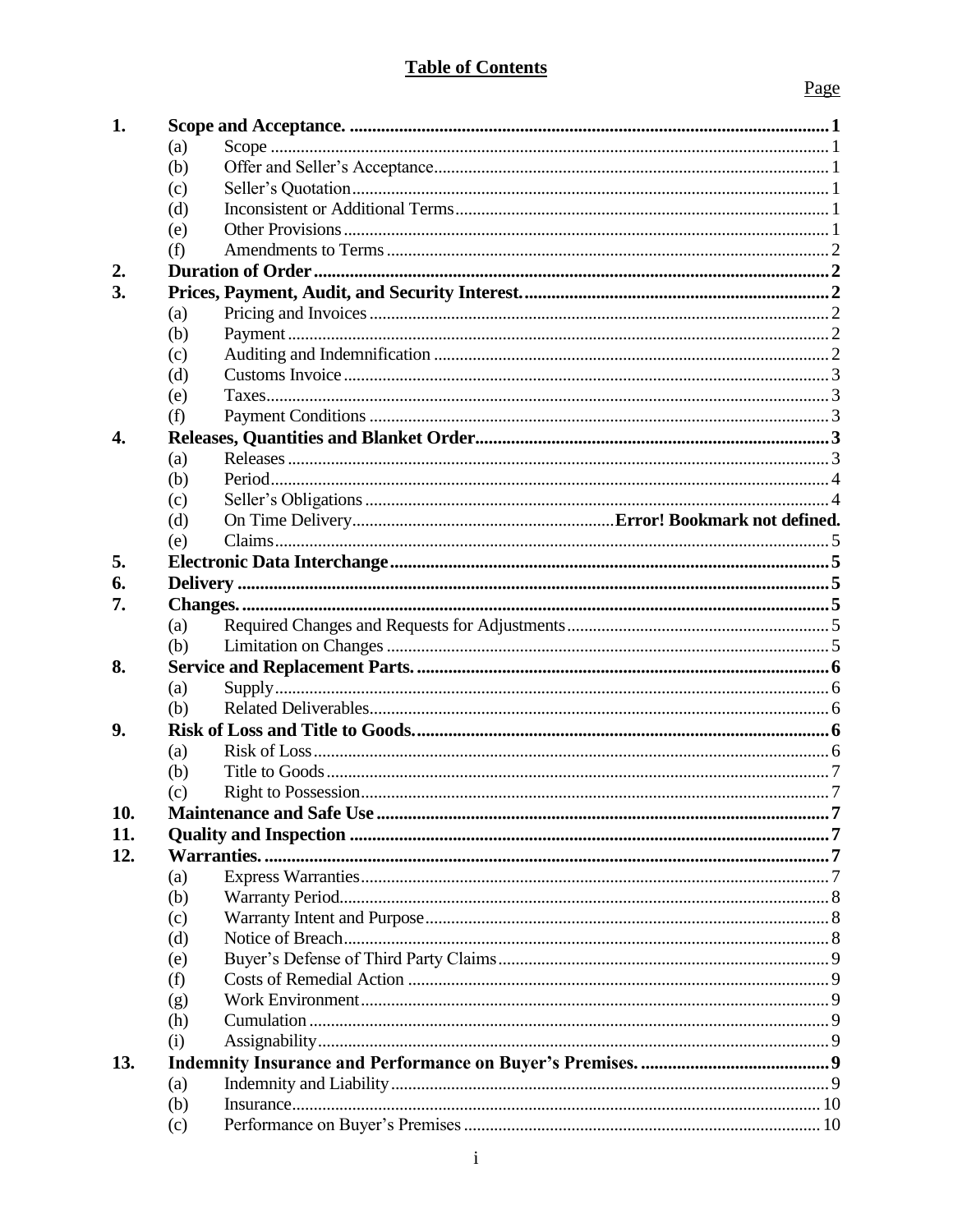| 14. |     |                                                                                |  |
|-----|-----|--------------------------------------------------------------------------------|--|
| 15. |     |                                                                                |  |
|     | (a) |                                                                                |  |
|     | (b) |                                                                                |  |
|     | (c) |                                                                                |  |
|     | (d) |                                                                                |  |
|     | (e) |                                                                                |  |
|     | (f) |                                                                                |  |
|     | (g) |                                                                                |  |
| 16. |     | Property Furnished or Purchased by Buyer or Its Customer for Seller's Use.  13 |  |
|     | (a) |                                                                                |  |
|     | (b) |                                                                                |  |
|     | (c) |                                                                                |  |
|     | (d) |                                                                                |  |
|     | (e) |                                                                                |  |
|     | (f) |                                                                                |  |
|     | (g) |                                                                                |  |
|     | (h) |                                                                                |  |
|     | (i) | Alternative Terms Governing Furnished Property and/or Required Tooling  15     |  |
| 17. |     |                                                                                |  |
| 18. |     |                                                                                |  |
|     | (a) |                                                                                |  |
|     | (b) |                                                                                |  |
|     | (c) |                                                                                |  |
|     | (d) |                                                                                |  |
|     | (e) |                                                                                |  |
|     | (f) |                                                                                |  |
|     | (g) |                                                                                |  |
|     | (h) |                                                                                |  |
|     | (i) |                                                                                |  |
|     | (i) |                                                                                |  |
| 19. |     |                                                                                |  |
|     | (a) |                                                                                |  |
|     | (b) | Seller's Non-Confidential Information                                          |  |
|     | (c) |                                                                                |  |
|     | (d) |                                                                                |  |
|     | (e) |                                                                                |  |
|     | (f) |                                                                                |  |
|     | (g) |                                                                                |  |
| 20. |     |                                                                                |  |
| 21. |     |                                                                                |  |
|     | (a) |                                                                                |  |
|     | (b) |                                                                                |  |
|     | (c) |                                                                                |  |
| 22. |     |                                                                                |  |
| 23. |     |                                                                                |  |
|     | (a) |                                                                                |  |
|     | (b) |                                                                                |  |
|     | (c) |                                                                                |  |
|     | (d) |                                                                                |  |
|     | (e) |                                                                                |  |
| 24. |     |                                                                                |  |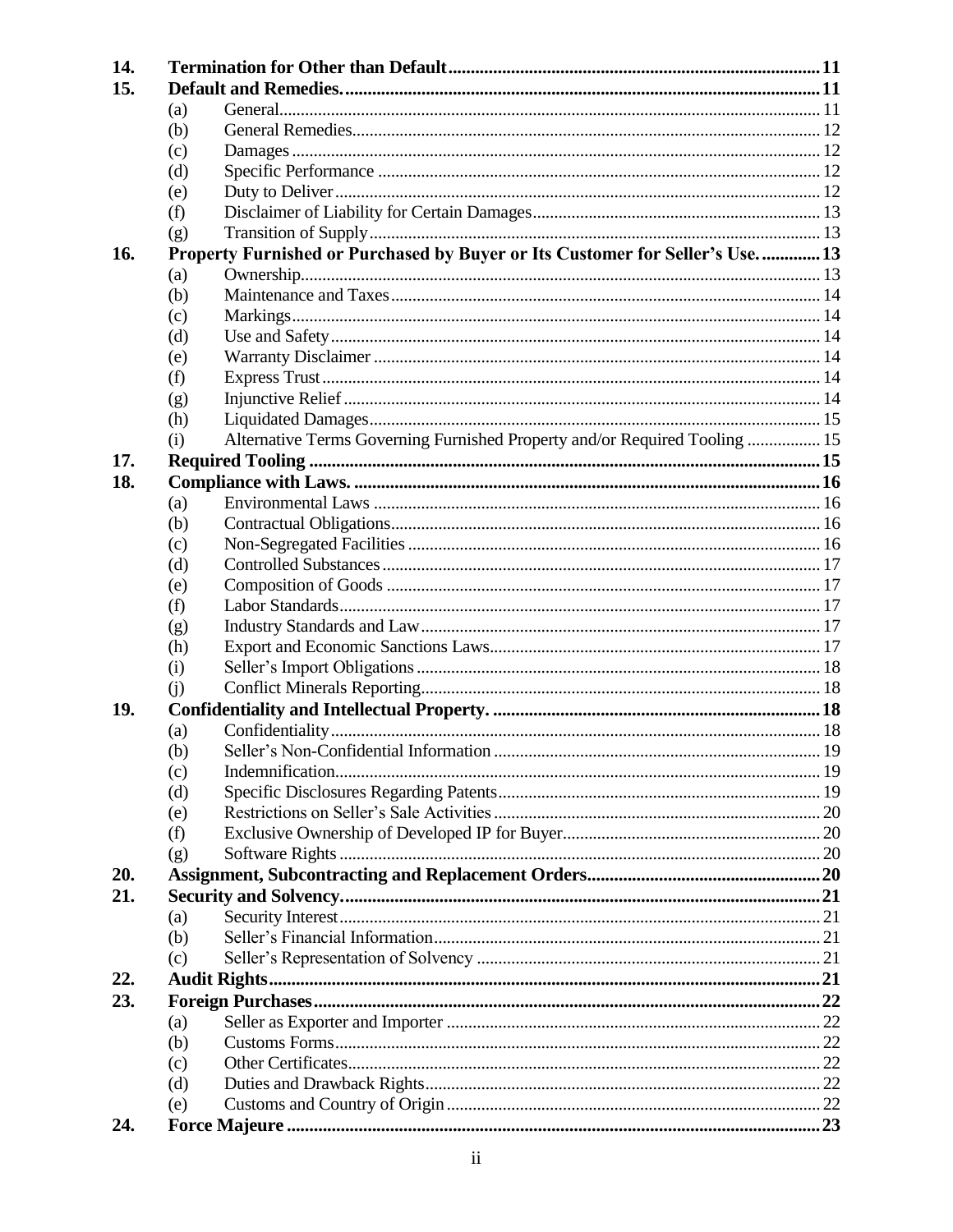| 25. |     |  |
|-----|-----|--|
|     | (a) |  |
|     | (b) |  |
|     | (c) |  |
|     | (d) |  |
|     | (e) |  |
| 26. |     |  |
| 27. |     |  |
| 28. |     |  |
| 29. |     |  |
| 30. |     |  |
| 31. |     |  |
| 32. |     |  |
| 33. |     |  |

# **Index of Defined Terms**

| <b>Term</b> | <b>Defined in Section</b> |
|-------------|---------------------------|
|             |                           |
|             |                           |
|             |                           |
|             |                           |
|             |                           |
|             |                           |
|             |                           |
|             |                           |
|             |                           |
|             |                           |
|             |                           |
|             |                           |
|             |                           |
|             |                           |
|             |                           |
|             |                           |
|             |                           |
|             |                           |
|             |                           |
|             |                           |
|             |                           |
|             |                           |
|             |                           |
|             |                           |
|             |                           |
|             |                           |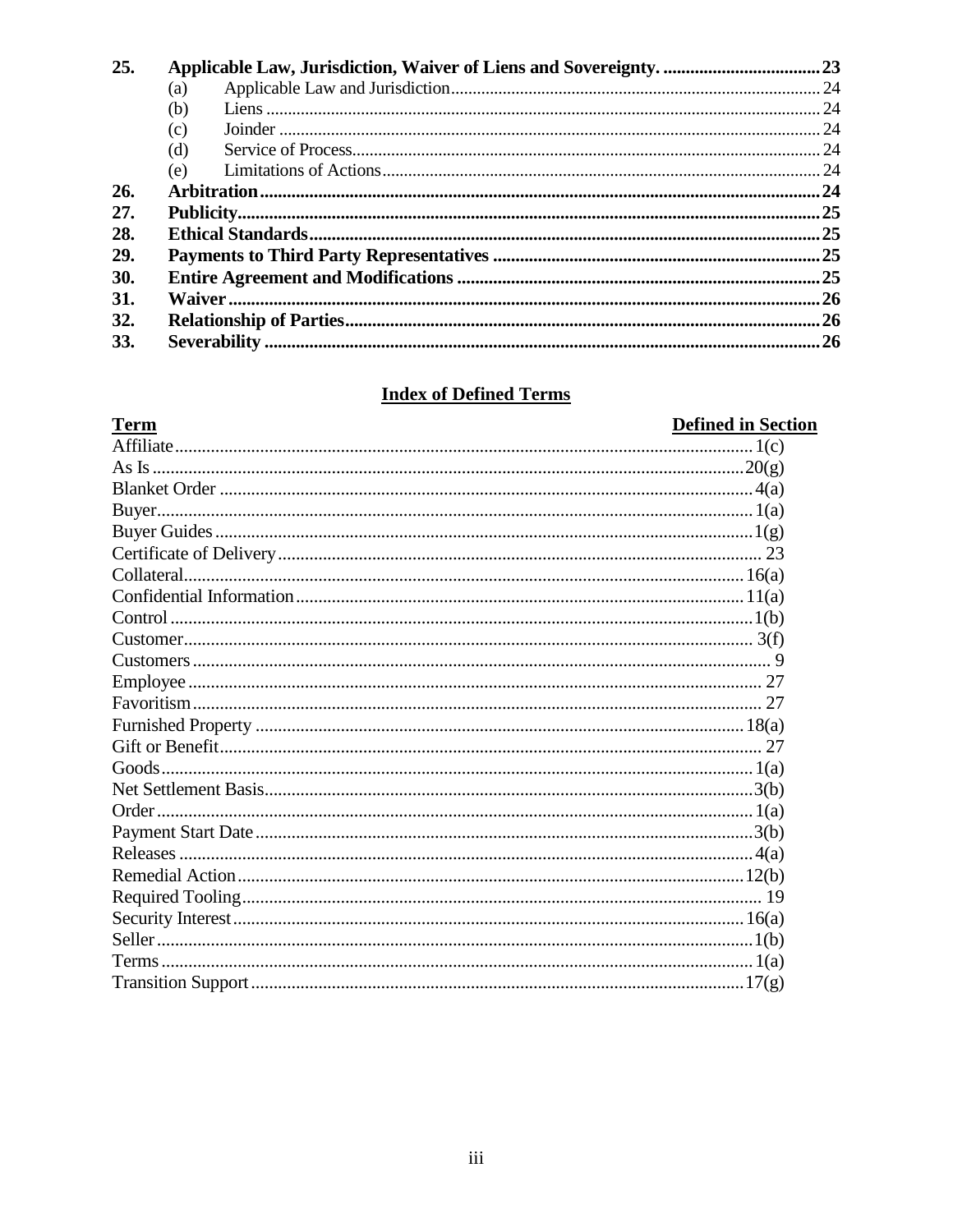#### **Leggett & Platt, Inc. Automotive Group ("Buyer")**

#### **GENERAL TERMS AND CONDITIONS OF PURCHASE OF PRODUCTION PARTS**

#### 1. **Scope and Acceptance.**

<span id="page-4-1"></span><span id="page-4-0"></span>(a) Scope. These General Terms and Conditions of Purchase ("Terms") automatically apply to and are a part of all written and oral purchase orders and amendments thereto and any request for quotation, Releases (as defined below), purchase agreements, supply agreements or similar documents issued to Seller by Buyer (collectively referred to as an "Order"). All goods and services (whether or not ancillary to a sale of goods) such as production and service parts, raw materials, equipment, tooling, engineering and design only, components, intermediate assemblies, work in process, and end products to be provided under an Order are included in the term "Goods." The Buyer named above may from time to time administer purchasing for its Affiliates and issue Orders containing its name or logo, but identifying a different entity as the "Buyer." Seller acknowledges and agrees that no such Order shall constitute or be interpreted to represent an Order of the Buyer named above or a guaranty by the Buyer named above of any obligations or liabilities of the Affiliate identified on an Order as the Buyer. An "Affiliate" is an entity directly or indirectly controlled by a party or an entity which is directly or indirectly under common control with a party. "Control" means at least a 25% voting or management interest.

<span id="page-4-2"></span>(b) Offer and Seller's Acceptance. Each purchase order, together with these Terms, is an offer by Buyer or its applicable Affiliate as identified in the Order as a Buyer to the party to whom such Order is addressed ("Seller") to enter into the agreement it describes. It shall be the complete and exclusive statement of such offer and agreement and it is not an acceptance of Seller's quotation or other document. A purchase order may be accepted by returning a copy thereof signed manually or electronically by Seller within seven days of the date of a purchase order or, at Buyer's election, by Seller's oral acceptance, Seller's preparation to provide the Goods, or Seller's delivery of the Goods. A purchase order is an adequate document to satisfy any statute of frauds.

<span id="page-4-3"></span>(c) Seller's Quotation. An Order does not constitute an acceptance by Buyer of any quotation or any proposal of Seller. Reference in an Order to any such quotation or proposal shall not constitute an addition to or a modification of any of the terms and conditions of an Order, except that a specific item of a quotation or proposal referenced and adopted by an Order may be included in an Order and does not constitute adoption of any other portion of the quotation or proposal.

<span id="page-4-4"></span>(d) Inconsistent or Additional Terms. TERMS AND CONDITIONS IN AN ATTEMPTED ACKNOWLEDGMENT OF AN ORDER, OFFER OR OTHER DOCUMENT ISSUED BY SELLER INCONSISTENT WITH OR IN ADDITION TO THE TERMS AND CONDITIONS OF AN ORDER ARE NOT BINDING UPON BUYER (UNLESS SPECIFICALLY ACCEPTED BY BUYER IN WRITING SIGNED BY BUYER), AND BUYER HEREBY OBJECTS THERETO.

<span id="page-4-5"></span>(e) Other Provisions. An Order also includes other provisions (as amended from time to time) specifically stated to be applicable to the Buyer's purchase of Goods, which may be found on the Buyer's website at <http://leggett.com/SupplierDocuments/Automotive> under supplier information and/or which have been or will be provided by Buyer to Seller, including but not limited to the Leggett & Platt Automotive Group Global Supplier Quality and Logistics Manual and other guides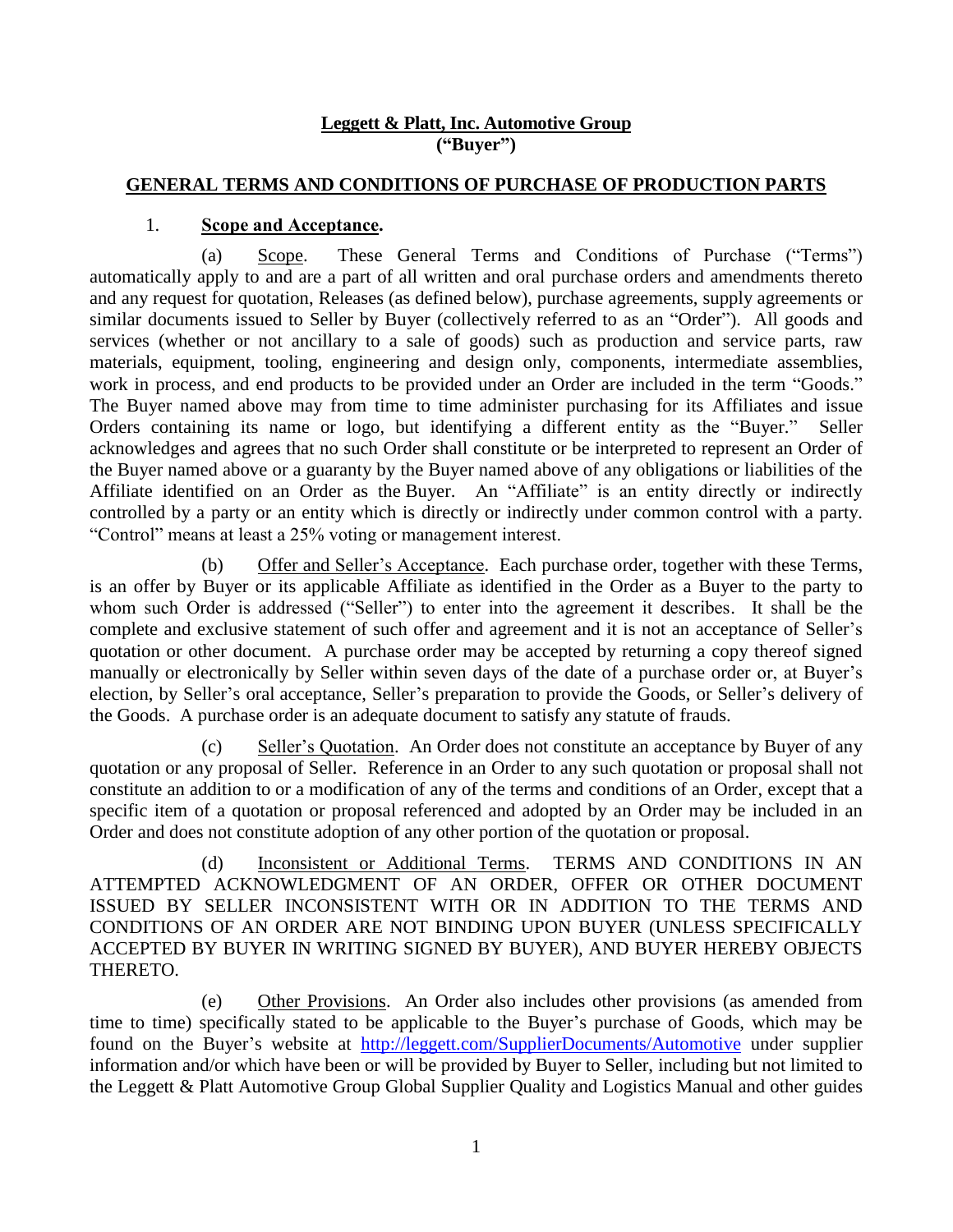for logistics, purchasing, quality, and labeling (together, the "Buyer Guides"). In the event of a conflict between any Buyer Guides and these Terms, these Terms shall govern.

<span id="page-5-0"></span>(f) Amendments to Terms. No exception to, deviation from, or waiver of these Terms shall be valid or binding on Buyer unless specified on the face of an Order or Order amendment or made in a signed writing by Buyer's Purchasing Manager or officer. Any such exceptions, deviations or waivers shall apply only to the specific purchase order for which they are granted and shall not constitute a course of dealing.

<span id="page-5-1"></span>2. **Duration of Order**. If no specific period or expiration is stated in an Order it shall continue for the life of the project or programs for which the Goods are to be used in production or resold by the Buyer, including for service parts, or otherwise terminated as provided by these Terms or a specific provision in an Order. Expiration or termination of an Order shall not affect warranty and other obligations which by their nature may continue beyond an initial obligation to provide the Goods. If a specific term is stated in an Order it shall continue for such period and then expire.

## 3. **Prices, Payment, Audit, and Security Interest.**

<span id="page-5-3"></span><span id="page-5-2"></span>(a) Pricing and Invoices. Seller shall furnish the Goods at the prices specified in an Order. The price specified in an Order shall be complete, and no additional charges of any type, including but not limited to, for current or increased costs of materials, labor, packaging, labeling, custom duties, taxes, storage, insurance, boxing and crating shall be added for any reason without Buyer's express written consent. All prices are firm for the duration of the Order. No price increases will be permitted for any reason, including but not limited to price increases to cover increases in the cost of raw materials, parts, components, fuel, energy, labor, supplies, overhead, or transportation. All prices are in the currency applicable at the place of issuance of the Order unless otherwise specified on the face of the Order and are DDP destination, Incoterms 2010. Seller warrants that the prices for the Goods are not less favorable than those currently extended to any other customer for the same or similar goods in similar quantities. In the event Seller reduces its price of such goods sold to other customers during the term of this order, Seller agrees to reduce the prices of the Goods correspondingly.

<span id="page-5-4"></span>(b) Payment. Unless otherwise stated on the face of an Orders or other document signed by Buyer, payment terms are Net 60 from the Payment Start Date. The "Payment Start Date" shall be the date on which Seller's invoice is received by Buyer or such other date as may be specified in Buyer's Guides. Notwithstanding the foregoing, if shipment or point of delivery is outside the United States, Canada or Mexico, the Payment Start Date shall not be earlier than the date of receipt of the Goods at the destination. All cash discounts shall be computed from the date of receipt by Buyer of a final correct invoice or receipt of the Goods, whichever occurs later. Buyer shall pay for Goods on a Net Settlement Basis for all of the accounts of Seller arising from an Order and other agreements Seller has with Buyer. "Net Settlement Basis" means that, unless prohibited by law, Buyer may set off and recoup against Buyer's accounts payable to Seller any amounts which Buyer determines in commercial good faith that Seller or any Seller Affiliate is liable to Buyer or any Affiliate of Buyer, under any Order or other agreements between Seller or any Seller Affiliate and Buyer or any Buyer Affiliate. Buyer may do so without advance notice to Seller. Payment shall not constitute acceptance of non-conforming Goods and shall not limit or affect any rights or remedies of Buyer.

<span id="page-5-5"></span>(c) Auditing and Indemnification. Buyer may at any reasonable time send its authorized representatives to examine all pertinent facilities, documents and materials in the possession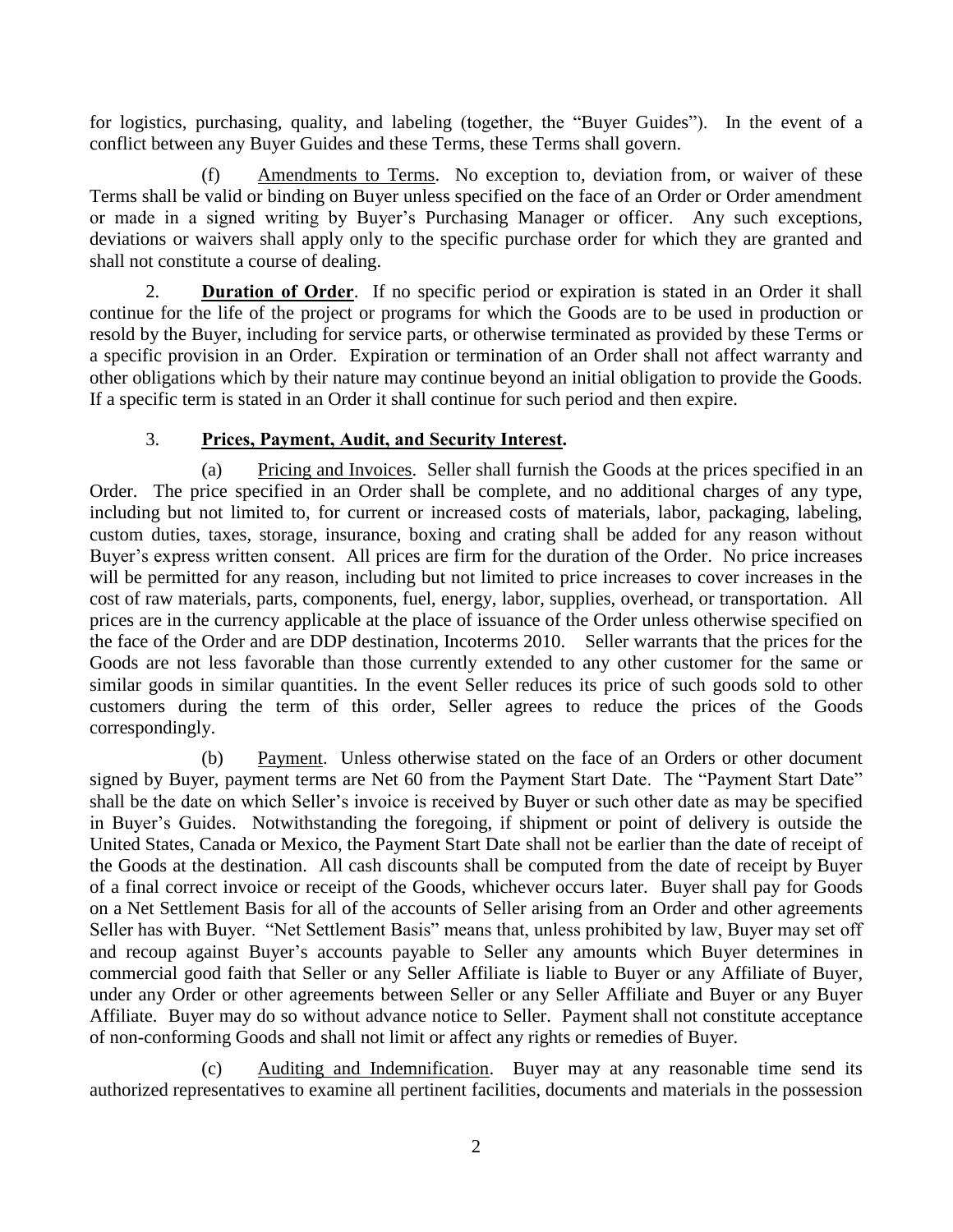or under the control of Seller relating to any of Seller's obligations under an Order or any payments requested by Seller pursuant to an Order. Seller shall maintain books and records relating to an Order for a period equal to the greater of seven years after completion of final delivery of Goods pursuant to an Order or as required by applicable law. If any such audit discloses any inaccurate information, Seller shall indemnify, defend and hold harmless Buyer from and against any loss, liabilities, costs, expenses, suits, actions, claims and all other obligations and proceedings, including but not limited to all audit and attorney's fees and any other cost related thereto, plus interest at the legal rate for written contracts (expressed as an annual percent). Seller shall obtain from Seller's suppliers and subcontractors such audit rights for benefit of Buyer.

<span id="page-6-0"></span>(d) Customs Invoice. If Goods will cross an international border during delivery, Seller shall provide a commercial invoice to Buyer in the form and content as required by Buyer's Guides and for customs clearance within a reasonable amount of time to facilitate the timely clearance. The invoice shall be in English, or in the specific language of the destination country as directed by Buyer.

<span id="page-6-1"></span>(e) Taxes. Seller's price includes all payroll and occupational taxes, excise taxes, value-added taxes that are not recoverable by Buyer as of the date the tax is due, and, except with the written consent of Buyer, all other taxes, fees, duties, tariffs or other charges applicable to the Goods under the applicable Incoterm or other delivery term; provided, however, that any national, state/provincial and local sales, use, excise, recoverable value added, and/or privilege taxes, if applicable, will be identified on Seller's invoice separately from the price. If Seller is obligated by law to charge any excise, value-added and/or similar tax to Buyer, Seller shall ensure that it is invoiced to Buyer and once collected is promptly remitted by Seller to the appropriate government authority, all in accordance with applicable rules so as to allow Buyer (without any registration with the government) to reclaim such excise, value-added and/or similar tax from the appropriate government authority. Seller transfers to Buyer all taxes, fees, and duties which are recoverable by Seller and shall cooperate with Buyer to enable Buyer to recover such sums.

<span id="page-6-2"></span>(f) Payment Conditions. Notwithstanding the particular payment terms applicable to an Order: (i) if Buyer is to be paid by its Customer for tooling, Seller shall not earn a right to payment for such tooling before Buyer is paid by its Customer for such tooling; (ii) Buyer may, at its option, upon notice to Seller, revise its payment terms for Goods to take into account any change in the payment terms of Buyer's Customer applicable to the Goods under any Order; and (iii) Buyer may demand from Seller sworn statements and waiver of liens before payment.

### 4. **Releases, Blanket Orders, Quantities, and Periods.**

<span id="page-6-4"></span><span id="page-6-3"></span>(a) Releases. If an Order is a "blanket order", "requirements contract", or in some other manner indicates Buyer's obligation to purchase is limited to those Goods and quantities in Releases or other written delivery instructions from Buyer ("Blanket Order"), the quantities and delivery dates in an Order are not binding on Buyer, and Buyer's obligation to purchase the Goods is expressly contingent upon the issuance of a release or other written delivery instructions ("Releases") by Buyer identifying the Goods and materials and quantities to be purchased and providing delivery schedules and directions. A Release shall be part of the applicable Order. If a quantity term is not stated in an Order and if not otherwise provided, all Orders for Goods used in production by Buyer or its customer, or in and for their corresponding service and replacement parts, are presumed to be Blanket Orders for 100% of Buyer's requirements for the life of the Customer program or the product as sold by Buyer. As to a Blanket Order, Seller shall not provide any services, fabricate or assemble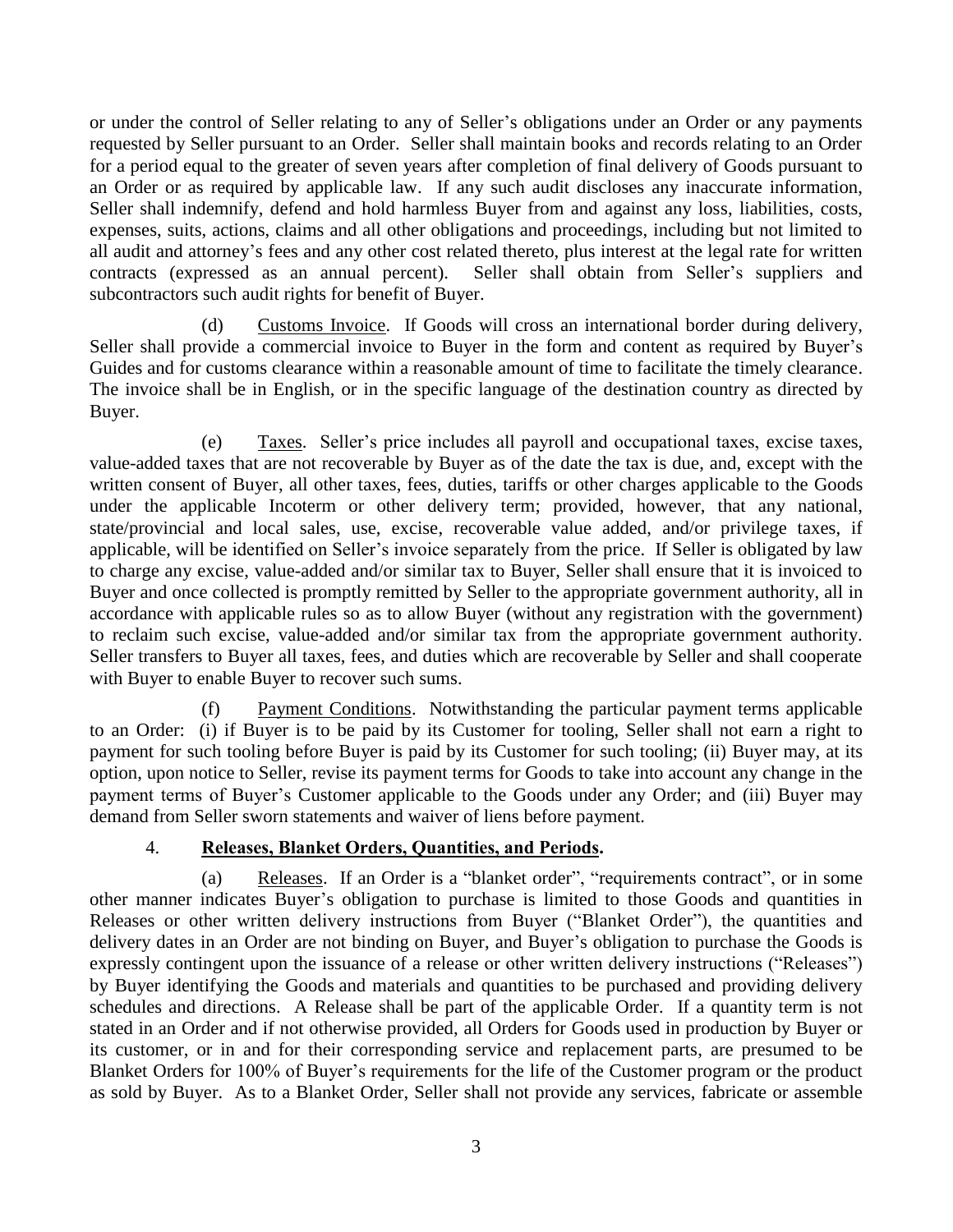any Goods, procure required materials, nor ship any Goods, except to the extent specifically authorized by an Order or by written Releases. Seller shall maintain at its expense and risk components, materials and finished Goods necessary to assure a continued supply of Goods at the latest design level. Subject to change by Buyer's Releases, Seller is authorized to fabricate and assemble up to two weeks of finished Goods inventory and acquire up to an additional four weeks of component and materials inventory based on Buyer's latest Releases. Subject to any provision requiring Buyer to purchase a specific quantity or 100% or some portion of its requirements, Buyer shall be obligated only to purchase Goods and those components and materials fabricated or acquired by Seller in reliance on the firm periods provided above or otherwise in a Release that establishes a firm, fixed, or requirements quantity. Buyer shall have no liability for payment of Goods delivered to Buyer which are in excess of firm quantities specified in an Order (including Releases). Notwithstanding anything to the contrary in an Order, Seller is obligated to provide quantities as required in Releases issued to Seller. A provision providing for Seller to provide a percentage or range of percentages of Buyer's requirements is not a guarantee of any specific quantity of Goods that must be purchased by Buyer and the actual range of purchases pursuant to Releases can be substantially different from the percentages of estimates given, without any change in the obligation of Seller. A reference in a Blanket Order to a range or a specific quantity is an estimate based upon information from Buyer's Customer or other sources and is not a guarantee of the quantity to be purchased. Releases may be modified by Buyer at any time to the extent not contrary to specific terms of an Order. Buyer may temporarily suspend delivery or modify delivery dates for firm or fixed quantities. Buyer may return shipments in excess of quantities released or ordered to Seller at Seller's expense for all packing, handling, sorting and transportation charges. Seller acknowledges and agrees to accept the risk associated with the lead times of the various components if they are beyond the firm Release quantities provided by Buyer.

<span id="page-7-0"></span>(b) Period. If a Blanket Order has no specific period of validity or is not for the life of a program, the obligation of Seller to sell under the prices and other terms of a Blanket Order continues for the longer of the periods in which Buyer issues Releases to Seller and a reasonable period after notice of termination (not less than 12 months). Buyer has relied and/or will rely upon Seller's obligations to sell under an Order. The inclusion in an Order of prices for periods beyond the term of any firm period of commitment to deliver in an Order obligates Seller to accept a new or renewed Order at such prices, but is not an implied extension of any commitment of Buyer to purchase. If an Order contains a specific period of commitment, the commitment of Seller continues for the period covered by an Order and thereafter, at the prices in effect at the end of the specific period, for a reasonable period (not less than 12 months) as determined by Buyer after written notice by Seller that it no longer wishes to supply under such prices, so that Buyer may have adequate time to resource supply of the Goods.

<span id="page-7-1"></span>(c) Seller's Capacity Obligations. A reference to quantities of production Goods included in an Order for tooling or other non-production Goods, is to obtain a warranty of performance of the Goods to be produced with the non-production Goods, and is not an obligation for the issuance of an Order for any production Goods or for a particular quantity of production Goods. A reference in an Order to a minimum or maximum quantity of production of Goods is a warranty by Seller of its commitment to maintain the indicated capacity and production levels, and is not a guarantee of a quantity of Goods to be ordered by Buyer. Seller is responsible for any costs incurred to comply with Buyer's Releases, regardless of estimated quantities, including but not limited to costs to increase capacity above estimated or maximum quantities. Seller shall maintain production and delivery capacity so that deliveries can be made in accordance with Buyer's Releases. Seller shall immediately inform Buyer if there is any risk of deviation from the Releases (including but not limited to potential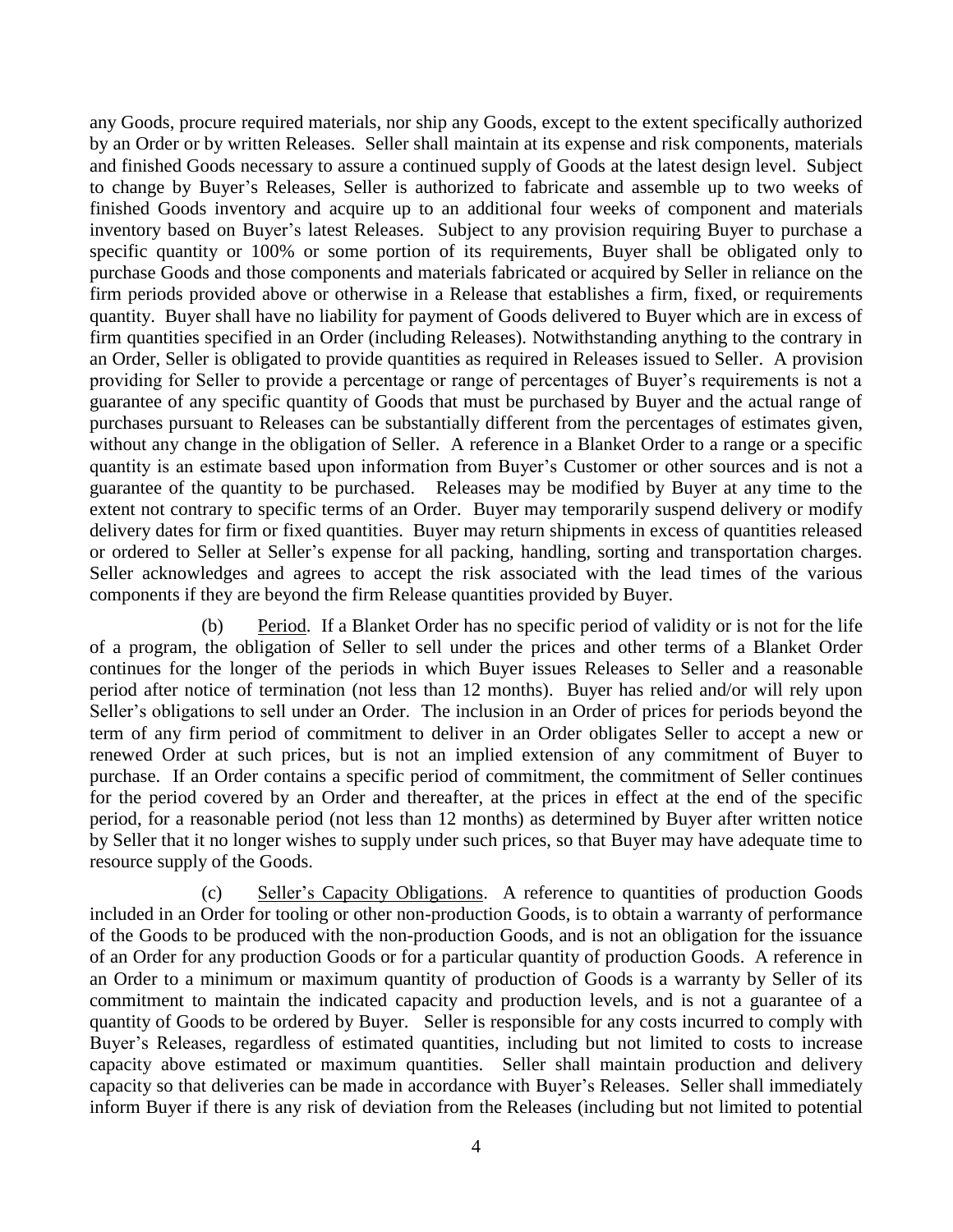labor disputes) and shall take all available measures to avoid such deviation. Seller is aware that the actual need for the Goods may be driven by the requirements of Buyer's customer, and that Seller and Buyer must adopt a flexible approach to adjust to these and other contingencies.

<span id="page-8-0"></span>(d) Claims. All claims related to Buyer's alleged failure to comply with obligations to release and/or purchase firm or other quantities must be made in writing within 120 days of date such claim accrues or it is barred, released and abandoned.

<span id="page-8-1"></span>5. **Electronic Data Interchange**. Seller shall comply with all Buyer Guides and requirements related to participation in electronic data interchange and computer access.

<span id="page-8-2"></span>6. **Delivery**. Seller shall maintain a 100% on time delivery record and a 100% compliance with other Order requirements. Delivery must be on the date indicated in an Order, if any, unless otherwise directed by Buyer. Seller shall comply with delivery, documentation, marking, and other logistics requirements in Buyer's Guides. If an Order is a Blanket Order or if no delivery schedule is provided, deliveries are to be made only in quantities and at times specified in Releases as they may be amended by Buyer. Buyer may, from time to time, change delivery schedules or direct temporary suspension of scheduled shipments without additional charge. Time is of the essence as to delivery and other performance by Seller.

## 7. **Changes.**

<span id="page-8-4"></span><span id="page-8-3"></span>(a) Required Changes and Requests for Adjustments. Buyer reserves the right at any time to make changes in quantities, drawings, specifications, testing or quality control, packing, shipment, scope of work and other specific terms of an Order. The specifications shall include those in an Order and any statement of work or statement of requirements issued by Buyer or its customer. Any purported change shall be binding on Buyer only if made in a written Order amendment from Buyer. Seller shall consider and advise Buyer of the impact of a design change on the system or assembly in which the Goods covered by an Order are used. Any impact on price (higher or lower) or time for performance necessarily resulting from such changes shall be reported by Seller to Buyer, and any adjustment to price or schedules shall be requested by Buyer in writing, with all supporting documentation, within ten days of receipt of Buyer's written notice of requested change or within such other time as Buyer may direct or as may be required by Buyer's Customer. Time is of the essence for such request. Buyer shall issue an Order amendment promptly if it agrees with the request. Notwithstanding anything to the contrary, if adjusted, the price shall be adjusted solely to compensate Seller for increased costs of materials and other direct production costs (excluding overhead and profit) necessarily incurred as a result of the changes, and the terms for performance shall be adjusted only for the period actually required to comply with the changes. Seller shall diligently perform an Order and all changes while its claim is being evaluated and during any period of dispute regarding Seller's requested adjustments. Any such claim by Seller for adjustment to time for performance or price under an Order must be solely and directly the result of the change directed by Buyer and any notice of such claim shall be effective only if accompanied by all relevant information sufficient for Buyer to verify such claim. Buyer shall have the right to audit all relevant records, facilities, work or materials of Seller to verify any claim. Nothing in this Section shall excuse Seller from performing promptly in accordance with an Order as changed.

<span id="page-8-5"></span>(b) Limitation on Changes. Without the prior approval of Buyer on the face of an Order amendment Seller shall not make any changes to any Order or the Goods covered by an Order, including, without limitation, changing: (i) any third party supplier to Seller of services, raw materials or goods used by Seller in connection with its performance under an Order, (ii) the facility from which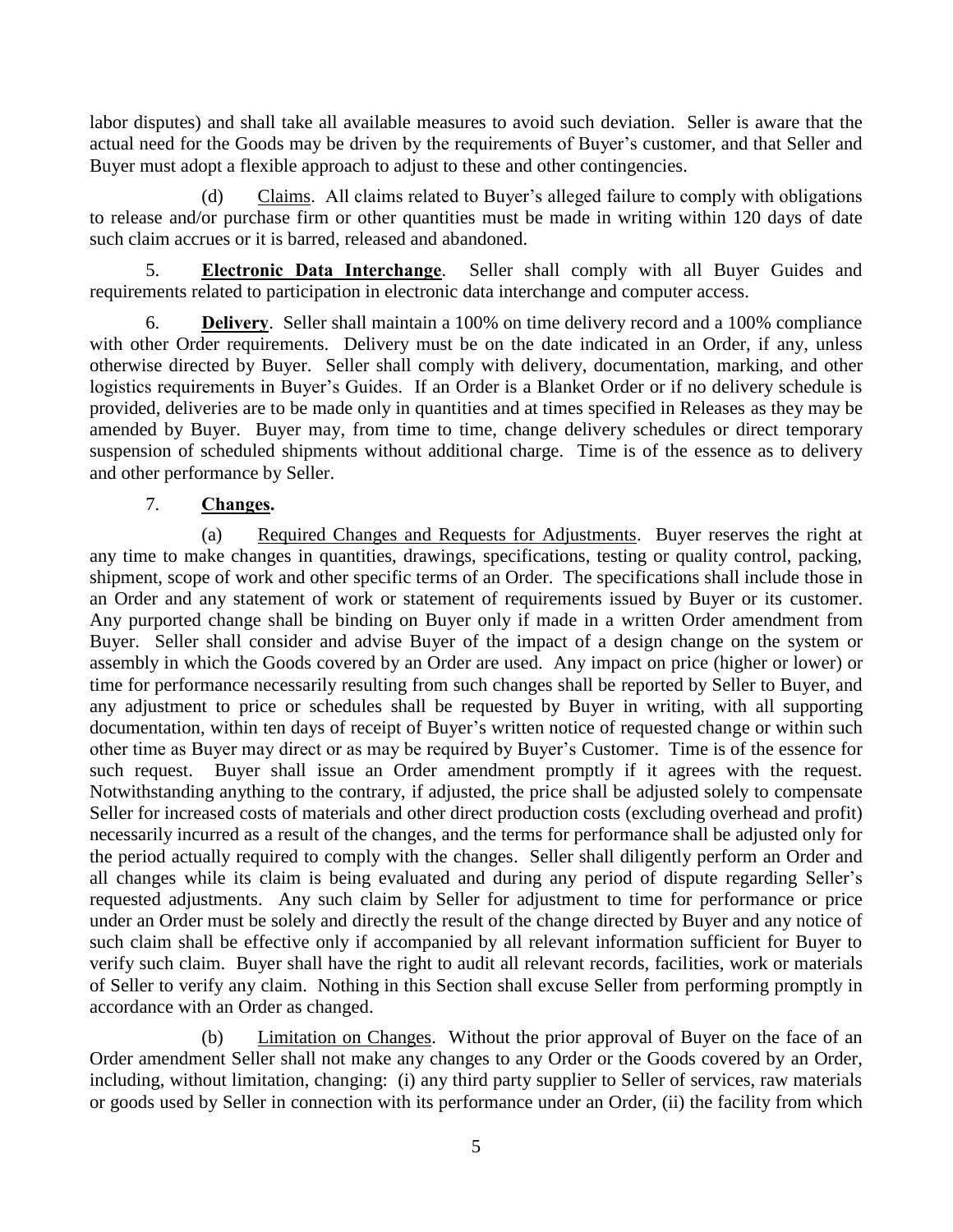Seller or such supplier operates, (iii) the price of any of the Goods covered by an Order, (iv) the nature, type or quality of any services, raw materials or goods used by Seller or its suppliers in connection with an Order; (v) the fit, form, function, appearance, performance of any Goods covered by an Order; or (vi) the production method, or any process or software used in the production or provision of any Goods under an Order. Any changes by Seller to any Order or the Goods covered by an Order without the prior approval by Buyer on the face of an Order amendment or in a signed writing by Buyer's Purchasing Manager or officer, shall constitute a breach of an Order.

### 8. **Service and Replacement Parts.**

<span id="page-9-1"></span><span id="page-9-0"></span>(a) Supply. Seller shall sell Goods to Buyer as ordered and released by Buyer for use as production and as service and aftermarket replacement parts. If the Goods are systems or modules, Seller shall sell to Buyer, as ordered by Buyer, the system or module or the components or parts that comprise the system or module. The prices for the components or parts shall not, in the aggregate, exceed the price of the system or module less assembly costs. During the period in which Buyer is required by its customer to provide service or replacement parts, or for 15 years after the end of production, whichever is longer, Seller shall sell Goods to Buyer as ordered to fulfill Buyer's service and replacement parts requirements. Unless otherwise agreed to by Buyer in writing, the price during the first five years of this period shall be those in effect at the conclusion of purchases for production for the customer plus any actual costs for any unique packaging required for Goods intended for service and aftermarket. For the remainder of this period, the price for Goods shall be as agreed to by the parties, not to exceed the lower of: (i) the cost of manufacture and, not to exceed the percentage on production Goods, a reasonable contribution to overhead and profit; or (ii) the price at which Buyer is obligated to sell to its customer; or (iii) the price at the conclusion of production for use by customer's current models, plus any actual costs for any unique packaging required for Goods intended for service and aftermarket. When requested by Buyer, Seller shall make service literature and other materials available in English at no additional charge to support Buyer's service and replacement part sales activities.

<span id="page-9-2"></span>(b) Related Deliverables. Upon Buyer's request and without charge, Seller shall furnish Buyer with all data and the following:

(i) Appropriate Seller and third party certification of all Goods requiring calibration and testing prior to delivery.

(ii) Draft and final copies, if any, of the service shop manual and illustrations to facilitate preparation of the service shop manual by Buyer for the Goods.

(iii) User manuals, training materials, product descriptions and specifications, brochures, technical manuals, license agreements, supporting materials and other printed information relating to the Goods. Additional training and support in the installation and use of the Goods will be made available without charge to Buyer as reasonably required and as may be provided in the Development Agreement between the parties.

Drawings and specifications of any proposed special tools, if any, which will be used in servicing Goods, to facilitate the installation or use of Goods, or of special tooling and processes used in the manufacture of the Goods.

### 9. **Risk of Loss and Title to Goods.**

<span id="page-9-4"></span><span id="page-9-3"></span>(a) Risk of Loss. All shipments are at the risk of Seller until receipt at Buyer's location or other final destination designated in an Order or other writing by Buyer, regardless of the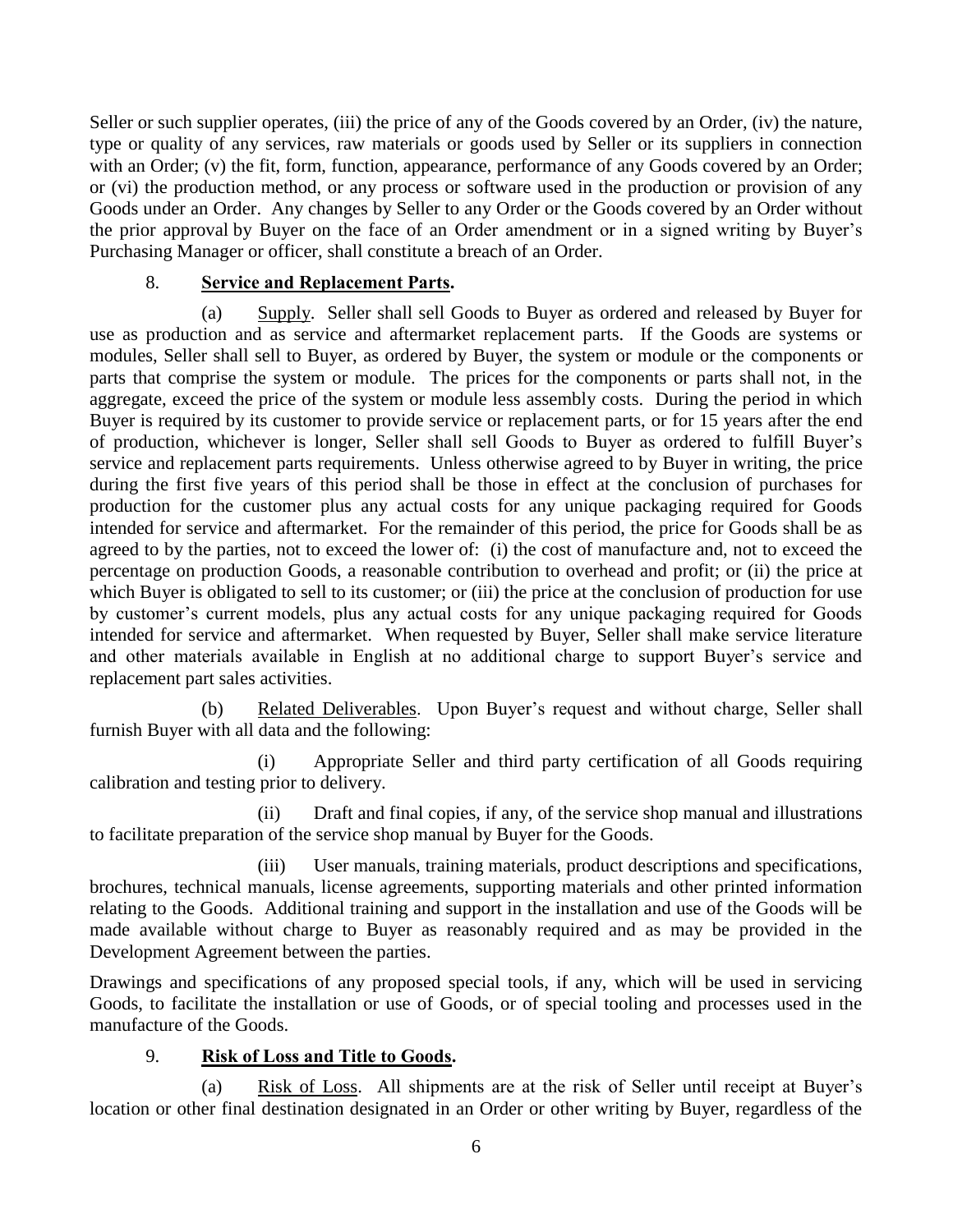delivery point pursuant to the delivery terms unless risk of loss is otherwise assumed by Buyer in writing. Seller shall insure the Goods at their replacement value for the benefit of Seller and Buyer as their interest may appear and provide to Buyer proof thereof. If risk of loss is assumed by Buyer, all risk casualty insurance for replacement value must be provided by Seller for the benefit of Buyer. The cost of any insurance shall be paid by Seller unless otherwise agreed in writing by Buyer. Under no condition will the risk of loss be that of Buyer, unless such insurance is provided. Risk of loss shall not be governed by transfer of title.

<span id="page-10-0"></span>(b) Title to Goods. Title to all Goods shall vest in Buyer the earlier of the date of an Order and their identification to an Order. Identification shall occur not later than the date Seller acquires or begins manufacture of the Goods. Buyer's obligation to pay for Goods is limited by the terms of an Order. Seller shall pay all taxes related to ownership, possession or storage of the Goods until Buyer takes possession of the Goods whether or not title has transferred.

<span id="page-10-1"></span>(c) Right to Possession. Buyer has the right to possession of all Goods at all times from the time the Goods are identified to an Order whether or not Seller is in default subject to Buyer's obligation to pay for the Goods upon obtaining possession. This right is separate and apart from any Security Interest.

<span id="page-10-2"></span>10. **Maintenance and Safe Use**. Seller shall provide to Buyer with the Goods, in writing, in English (subject to any mandatory translation required by any applicable law which Seller shall also provide) and in writing, all information necessary: (a) for the safe installation, use, maintenance and repair of the Goods; and (b) to maximize the efficient use and useful life of the Goods. Prior to and with the shipment of the Goods, Seller shall furnish to Buyer sufficient warning and notice in writing (including material safety data sheets and appropriate labels on the Goods, containers and packing) of any hazardous material that is an ingredient or a part of any of the Goods, together with such special handling instructions as may be necessary to advise carriers, Buyer, customers and end users if applicable, and their respective employees, how to exercise that measure of care and precaution that will best prevent bodily injury (including death) or property damage in the handling, transportation, processing, use or disposal of the Goods, containers and packing shipped to Buyer. If requested by Buyer, Seller shall promptly furnish to Buyer in such form and detail as Buyer may direct, in addition to standard material safety data sheets: (i) a list of all ingredients in the Goods; (ii) the amount of all ingredients; (iii) information concerning any changes in or additions to such ingredients; and (iv) other information required by International Material Data System consumer protection laws and conflict minerals regulations.

<span id="page-10-3"></span>11. **Quality and Inspection**. Seller shall comply with all provisions of Buyer's Guides relating to quality, testing, inspection, and related matters.

### 12. **Warranties.**

<span id="page-10-5"></span><span id="page-10-4"></span>(a) Express Warranties. Seller warrants and represents to Buyer that all Goods shall be: (i) merchantable; (ii) free from failure in the final product as sold to the end user; (iii) free from all defects, including for example, design, workmanship and materials; (iv) fit for the particular purposes for which they are purchased; including the specified form, fit, function and performance as a component and in the component system, as a part of the final product subsystem, in the location within the final products to be sold by Buyer and its customer and in the environment in which the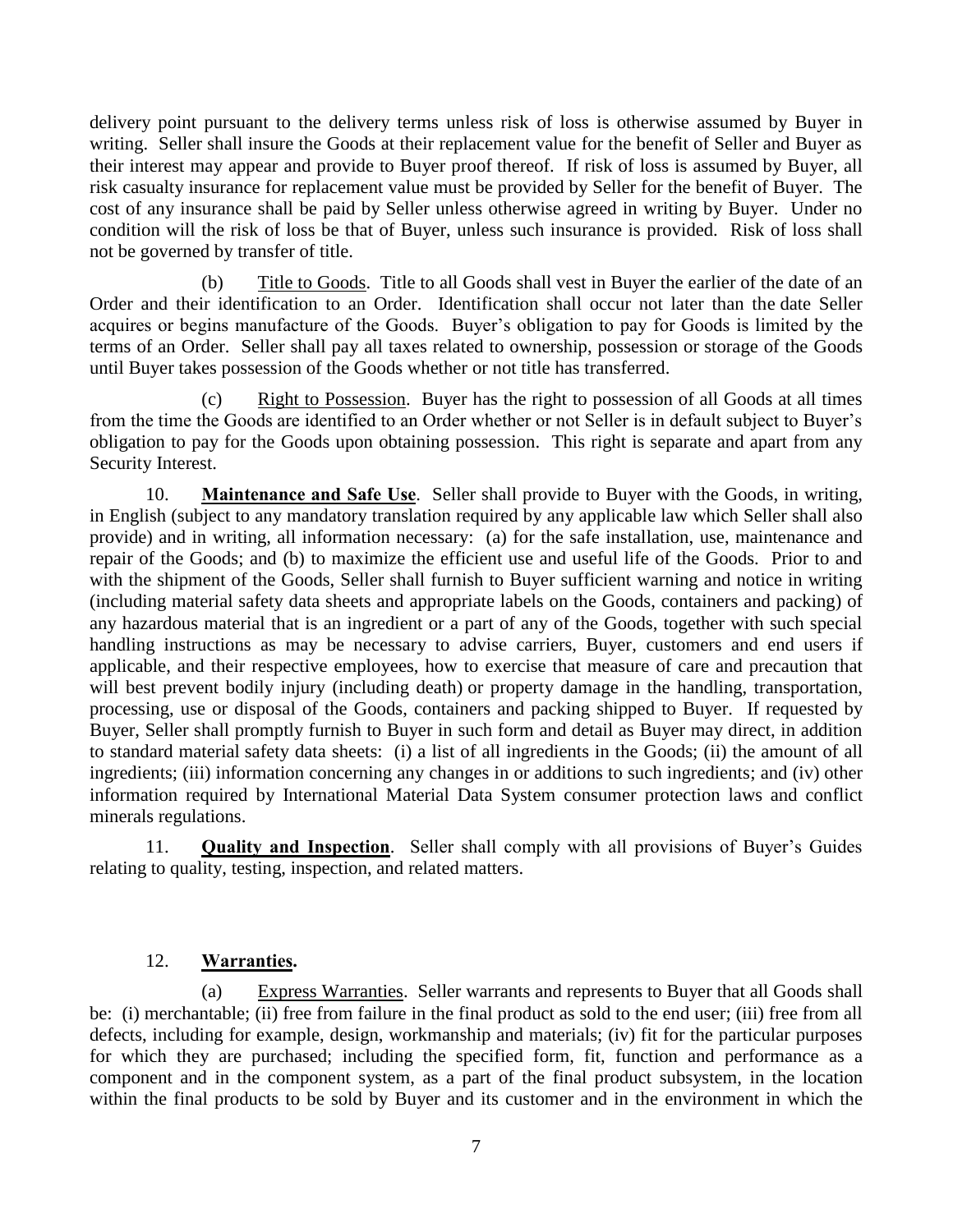Goods are or reasonably may be expected to perform; (v) in strict compliance with the specifications, samples, drawings, designs, Seller's advertisements, statements on containers and labels, statements of work and requirements of Buyer and its customers and other requirements (including performance specifications) approved or adopted by Buyer as of the date of delivery or such other date provided by Buyer in writing; (vi) in strict compliance with all government requirements; (vii) composed of all new materials and components; (viii) produced or, in the case of services, rendered by experienced and well trained personnel in a professional and workmanlike manner and in accordance with industry best practice; (ix) in conformity with all sales and other information provided by Seller orally or in writing; and (x) free of liens. If there is any conflict or overlap of provisions regarding Seller's warranties, the more demanding provision shall apply. Any attempt by Seller to limit, disclaim, or restrict any such warranties or any remedies of Buyer, by acknowledgement or otherwise in accepting or performing an Order, shall be null, void, and ineffective without Buyer's prior written consent. Approvals by Buyer of Seller's design drawings, specifications, samples, designs and other data, are to assist Seller without charge to Seller, but they do not replace, modify or cause Seller to share, Buyer's responsibility and do not waive or limit any warranty of Seller.

<span id="page-11-0"></span>(b) Warranty Period. As to each of the Goods, each of Seller's warranties begins on the date of delivery to Buyer and continues until the last to occur of the following: (i) four years after delivery to Buyer; (ii) the expiration of the longest time period which Buyer or Buyer's customer or the original equipment manufacturer in which the Goods may be installed may be required, by contract or law, to repair or replace the Goods or Buyer's product incorporating the Goods; or (iii) the period provided by applicable law for the Goods as sold to a consumer. The statute of limitations period applicable to any breach of warranty will be the longest statute of limitation period for breach of contract, products liability or indemnity claims in any applicable jurisdiction or, in the case of any recall campaign, the longest time period provided by the U.S. federal, state, or foreign government where the Goods are used. If Buyer or its customer, voluntarily or pursuant to a government mandate, makes an offer to owners of vehicles (or other finished products) on which the Goods, or any parts, components or systems incorporating the Goods, are installed to provide remedial action to address a defect or condition that relates to safety or the failure of the product to comply with any applicable law, safety standard or guideline, whether in connection with a recall campaign or other customer satisfaction or corrective service action (a "Remedial Action"), the warranty shall continue for such time period as may be dictated by Buyer's customer or the federal, state, local or foreign government where the Goods are used or provided and Seller shall fully comply with the requirements of the Remedial Action.

<span id="page-11-1"></span>(c) Warranty Intent and Purpose. All warranties are intended to provide Buyer with protection from any and all warranty claims brought against Buyer by its customer. This includes, but is not limited to, satisfying any customer-required warranties relating to the Goods or products into which the Goods are incorporated. All such customer-required warranties are incorporated by reference.

<span id="page-11-2"></span>(d) Notice of Breach. The following communications shall each constitute notice of breach of warranty under an Order: (i) any communication or notice specifying a defect, default, claim of defect or other problem or quality issue with Goods sold under an Order; or (ii) any communication to Seller claiming that Seller's Goods are in breach of any warranty or that Seller is in default under an Order. Any such claim of breach by Buyer may only be rescinded in a writing signed by Buyer's Purchasing Manager or officer.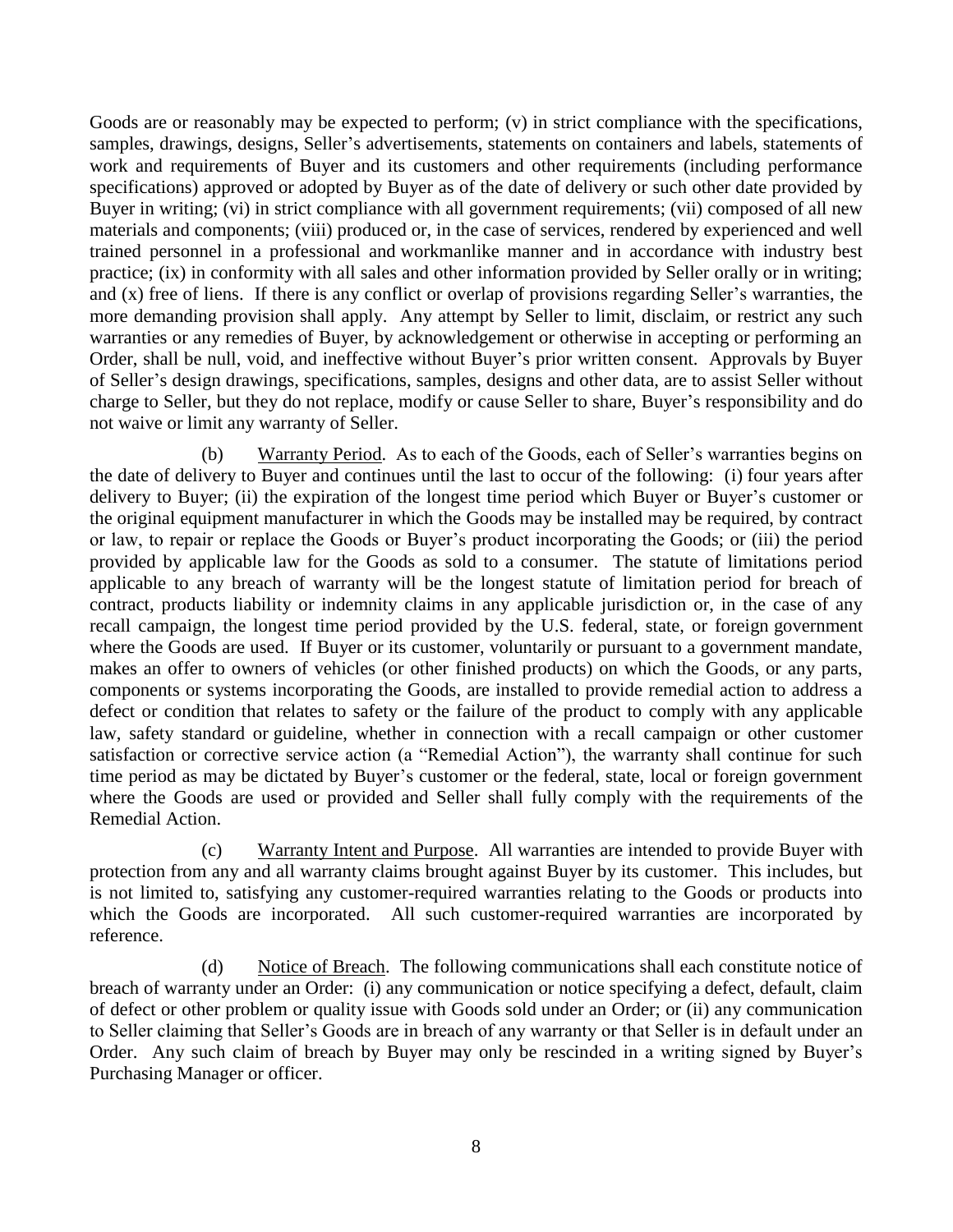<span id="page-12-0"></span>(e) Buyer's Defense of Third Party Claims. To mitigate its damages, Buyer may elect to fully defend any claim from any customer or other third party that any Goods supplied by Seller are defective, in breach of warranty, or otherwise did not meet applicable legal or contractual requirements because such claimant may attempt to hold Buyer responsible for problems caused in whole or in part by Seller. Seller and Buyer agree that this defense is in the interest of both Seller and Buyer. Seller waives the right to assert that Buyer took any such position in any way limits Buyer's right to assert a claim against Seller by Buyer for breach of warranty, contribution, indemnification or other claim that may arise from or be related to the subject matter of any of the foregoing. If Seller wishes to participate in any of the negotiations with Buyer's customer or other third party regarding any of the foregoing or any related litigation or defense of any such claim, then in each case that Seller receives a notice of default or claim of breach, Seller shall give Buyer prompt written notice of its request to participate, which notice shall describe with particularity the details of Seller's position regarding the defense of the alleged default or breach.

<span id="page-12-1"></span>(f) Costs of Remedial Action. Notwithstanding the expiration of the warranty period set forth in these Terms, Seller shall nonetheless be liable for all costs and damages associated or incurred in connection with the conduct and/or administration of any Remedial Action to the extent that such Remedial Action is based upon a reasonable determination (including by use of statistical analysis or other sampling methodology) that the Goods fail to conform to the warranties set forth in an Order, plus all damages and remedies specified elsewhere in this Agreement. Upon such a determination, Seller shall pay all reasonable expenses associated with determining whether a Remedial Action is necessary. Any Remedial Action involving Goods sold to Buyer shall be treated separately and distinctly from similar Remedial Actions of other products of Seller; provided that such separate and distinct treatment is lawful and Seller shall provide at least the same protection and remedies to Buyer on such Goods as Seller provides to its other customers in connection with such similar Remedial Actions.

<span id="page-12-2"></span>(g) Work Environment. Seller warrants that no child, prison, forced or involuntary labor shall be used by Seller or its subcontractors in the production of Goods. Seller and its subcontractors shall maintain a work place free from physical abuse and any practice in violation of local law. Seller and its subcontractors shall provide a healthy, safe work environment, wages and benefits as required by applicable law, freedom of association and reasonable working conditions.

<span id="page-12-3"></span>(h) Cumulation. All warranties and remedies provided by these Terms are cumulative and in addition to those provided by law and shall survive testing, inspection, and acceptance of the Goods. Approval by Buyer of Seller's drawings, data, designs, engineering instructions, models, specifications or other technical information, written, oral or otherwise, does not waive or limit any warranty.

<span id="page-12-4"></span>(i) Assignability. All warranties under this Section are assignable by Buyer to its customers, end users and other third parties without notice to or consent by Seller.

### 13. **Indemnity Insurance and Performance on Buyer's Premises.**

<span id="page-12-6"></span><span id="page-12-5"></span>(a) Indemnity and Liability. In addition to any rights to indemnification or remedy provided to Buyer by applicable law, Seller, at its expense, shall at Buyer's request defend, indemnify and/or hold harmless the indemnified parties from and against any Claims and damages, including damages relating to the investigation, pursuit, defense and handling of any Claims arising out of or relating to the condition, labeling, engineering, use, sale, storage, design, safety and other matters relating to the Goods whether or not incorporated in another product, as long as the damages were not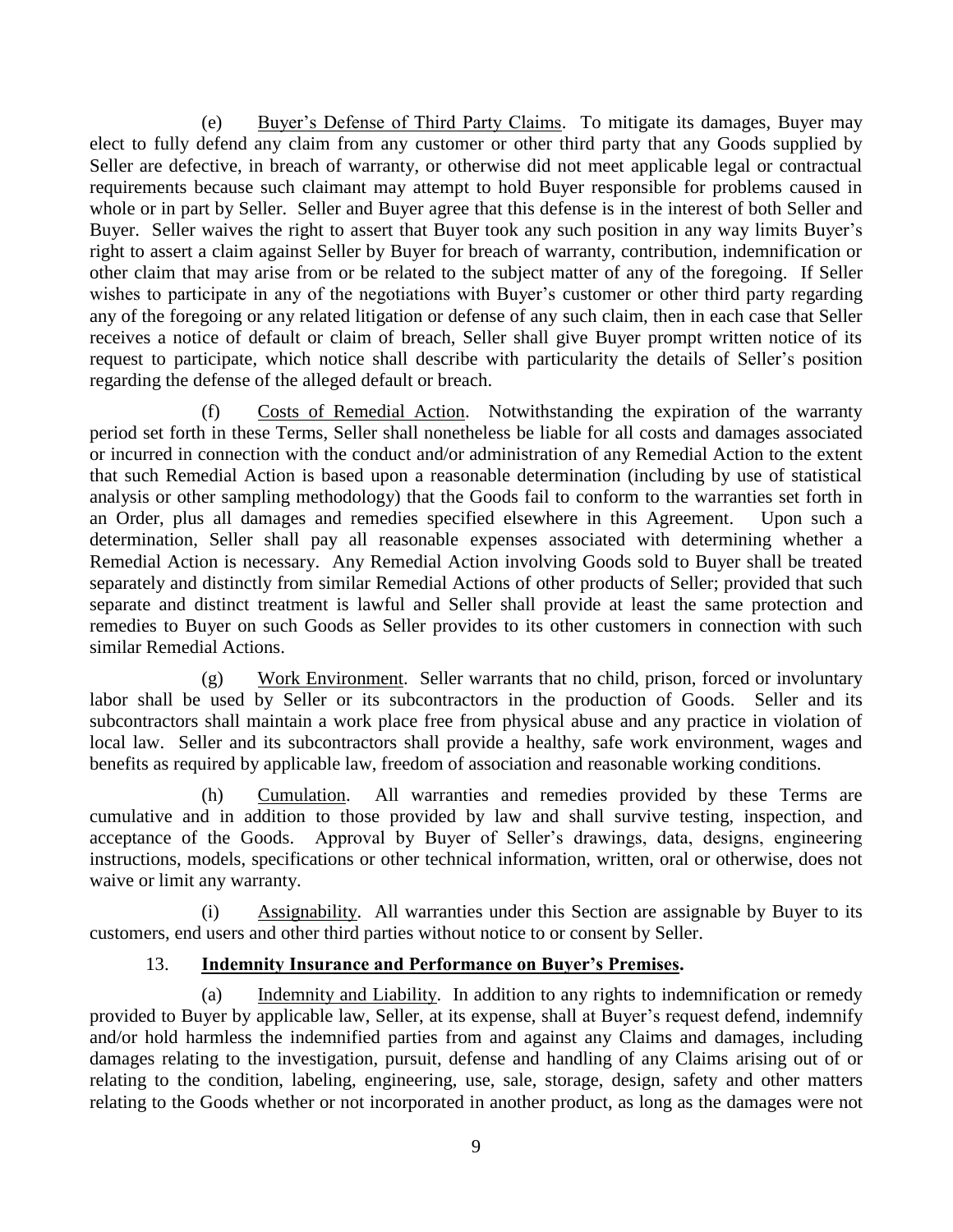caused solely by Buyer or other third party who is not a supplier of Seller. For clarity, Seller shall pay all damages that an indemnified party may sustain by reason of the foregoing. Seller waives the application of the doctrine of comparative negligence and other doctrines that may otherwise allocate the liability covered by Seller's indemnity. This Section shall not apply to any liability for which the law prohibits Buyer from obtaining indemnity.

<span id="page-13-0"></span>(b) Insurance. Seller shall obtain and maintain insurance coverage in the following minimum amounts with reputable and financially responsible underwriters acceptable to the Buyer and having an A.M Best rating of at least A-VIII: workmen's compensation - statutory limits for jurisdictions in which work is to be performed; employer's liability-\$1,000,000; comprehensive general liability- with limits not less than \$10,000,000 per occurrence; automobile liability/bodily injury- with limits not less than \$5,000,000 per person for bodily injury and \$10,000,000 per accident for bodily injury, and \$5,000,000 per accident for property damage. An umbrella policy may be used to satisfy the required policy limits. All policies shall be issued by an insurer licensed to do business in the national, state/provincial, and local jurisdiction where Buyer shall use and sell the Goods. The comprehensive general liability insurance shall be an occurrence form of policy and cover global liability arising from products liability, premises, operations, independent contractor, productscompleted operations, personal injury and advertising injury, recall and liability assumed under contract. Buyer shall be named as an additional insured under all policies except workers compensation. The Workers Compensation, General Liability and Automobile Liability and any Umbrella Liability policies will each include a waiver of subrogation in favor of the Buyer. Seller also waives subrogation against Buyer. Seller shall furnish to Buyer a certificate of insurance completed by its insurance carriers certifying that the required insurance coverages are in effect and will not be canceled or materially changed until 30 days after prior written notice has been delivered to Buyer. The certificate shall set forth the amount of each coverage, number of policy, date of expiration and Buyer as an additional insured. If Seller is a self-insurer of workers compensation liability as may be permitted by applicable law, Seller shall furnish Buyer a certificate of the Department of Labor, or similar government authority of the jurisdiction in which any labor is to be performed approving the self-insurance. The purchase of such insurance coverage or the furnishing of a certificate shall not be a satisfaction of Seller's liability hereunder, or in any way modify Seller's obligation to indemnify Buyer.

<span id="page-13-1"></span>(c) Performance on Buyer's Premises. If Seller's performance under an Order involves operations by Seller on the premises of Buyer or one of its customers, Seller shall take all necessary precautions to prevent the occurrence of any injury (including death) to persons or damages to property during the progress of such performances, and except to the extent that any such injury or damage is due solely and directly to the negligence of Buyer or a third party. Seller shall defend and indemnify Buyer against any claim which may result in any way from any act or omission of Seller, its agents, employees or subcontractors arising under or related to an Order. The Buyer is not obligated to provide any tools, materials equipment or other personal property to enable Seller to perform on the premises of Buyer or one of its customers. If Buyer does provide such personal property it shall be as bailor for the benefit of Seller AS-IS WHERE-IS. Any such permission may be withdrawn by Buyer at any time. Seller shall return all such personal property to the control of Buyer upon demand in the same condition as when provided, reasonable wear and tear accepted. Seller shall have the sole responsibility for the selection, proper and safe use, and protection of such personal property. Seller shall defend and indemnify Buyer and its customer against all liabilities, claims or damages for injuries or damages to person or property arising out of the selection, use and storage, and loss of such personal property.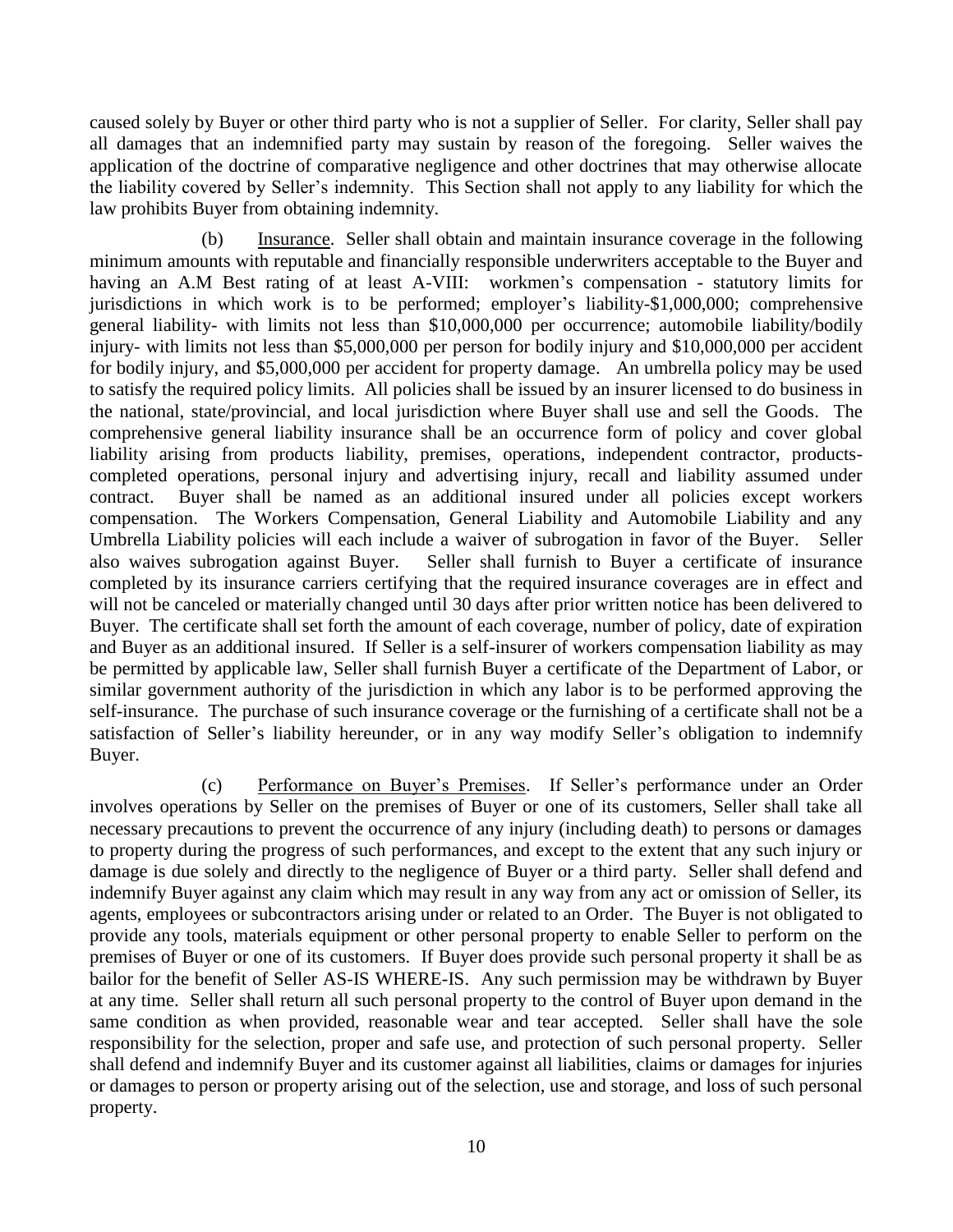<span id="page-14-0"></span>14. **Termination for Other than Default**. In addition to any other rights of Buyer to cancel or terminate an Order or any Releases, Buyer may at its option immediately terminate all or any part of an Order or any Releases on 30 days' notice, for (a) the termination or material reduction in customer demands; (b) a change in Buyer's requirements; (c) Seller's failure to remain competitive in price, quality, delivery, and/or technology whether or not such failure would be a default or breach by Seller; or (d) Buyer's convenience, by giving written notice to Seller. Seller shall cooperate with Buyer in any transfer of production or other performance to a new supplier. Upon a termination under this Section, Buyer shall pay to Seller the following amounts without duplication: (x) an Order price for all conforming Goods which have been completed in accordance with an Order not previously paid; (y) the actual direct cost of protecting Buyer's property; and (z) the actual direct costs of work in process and raw materials reasonably incurred by Seller in furnishing or preparing to furnish the Goods under an Order or any Releases to the extent such costs are reasonable in amount and are properly allowable or apportionable, under generally accepted accounting principles, to the terminated portion of an Order or any Releases issued pursuant to an Order; less, however, the reasonable value or cost (whichever is higher) of any Goods or materials subsequently used or sold by Seller with Buyer's written consent and of the cost of any damaged or destroyed Goods or materials. Notwithstanding the foregoing or any transfer to Buyer, Buyer shall not be liable to pay for finished Goods, work in process or raw materials obtained, fabricated or processed by Seller in amounts in excess of those authorized as firm in Releases (if Releases are required or contemplated by an Order), for any undelivered Goods which are Seller's standard stock or which are readily marketable, or for any finished Goods or materials which are not promptly delivered to Buyer after request by Buyer. Payments made under this Section shall not exceed the aggregate price payable by Buyer for finished Goods which would have been produced by Seller for firm quantities of finished Goods and materials under Releases outstanding at the date of termination for firm quantities of finished Goods and materials. Except as provided in this Section, Buyer shall not be liable for and shall not be required to make any other payments to Seller, directly or on account of claims by Seller or Seller's suppliers or subcontractors, arising from termination of an Order, including for example only for loss of anticipated profit, revenue or opportunity, and for business interruption, unabsorbed overhead, product development and engineering costs, facilities and equipment, rearrangement cost or rental, unamortized depreciation costs, general and administrative burden charges, or interest on claims. Within 60 days from the effective date of termination, Seller shall submit a comprehensive termination claim to Buyer with sufficient supporting data to permit Buyer's audit and shall thereafter promptly furnish such supplemental and supporting information as Buyer shall request. Buyer, however, shall have no obligation to Seller under this Section if Buyer terminates its purchase obligations under an Order or any Release for any reason other than for Buyer's convenience under Subsection (d) above, except to the extent Buyer recovers from its customer for amounts otherwise due to Seller from Buyer under this Section. Payment under this Section shall constitute the exclusive liability of Buyer if an Order is terminated by Buyer pursuant to this Section. Seller has no right to terminate an Order.

#### 15. **Default and Remedies.**

<span id="page-14-2"></span><span id="page-14-1"></span>(a) General. Seller shall be in default: (i) if Seller fails to perform any obligation within the time specified in an Order(including a Release) or any extension thereof granted by Buyer in writing, or upon Buyer's demand if no time has been specified; (ii) if Seller fails to make progress in the performance of any obligation so as to make Buyer reasonably apprehensive about Seller's ability or willingness to perform its obligations; (iii) if Seller repudiates or is in breach of any provisions of an Order, including Seller's warranties; or (iv) if Seller's performance of its obligations, or if any of the Goods, are found at any time to be defective in design, material or workmanship, or otherwise not in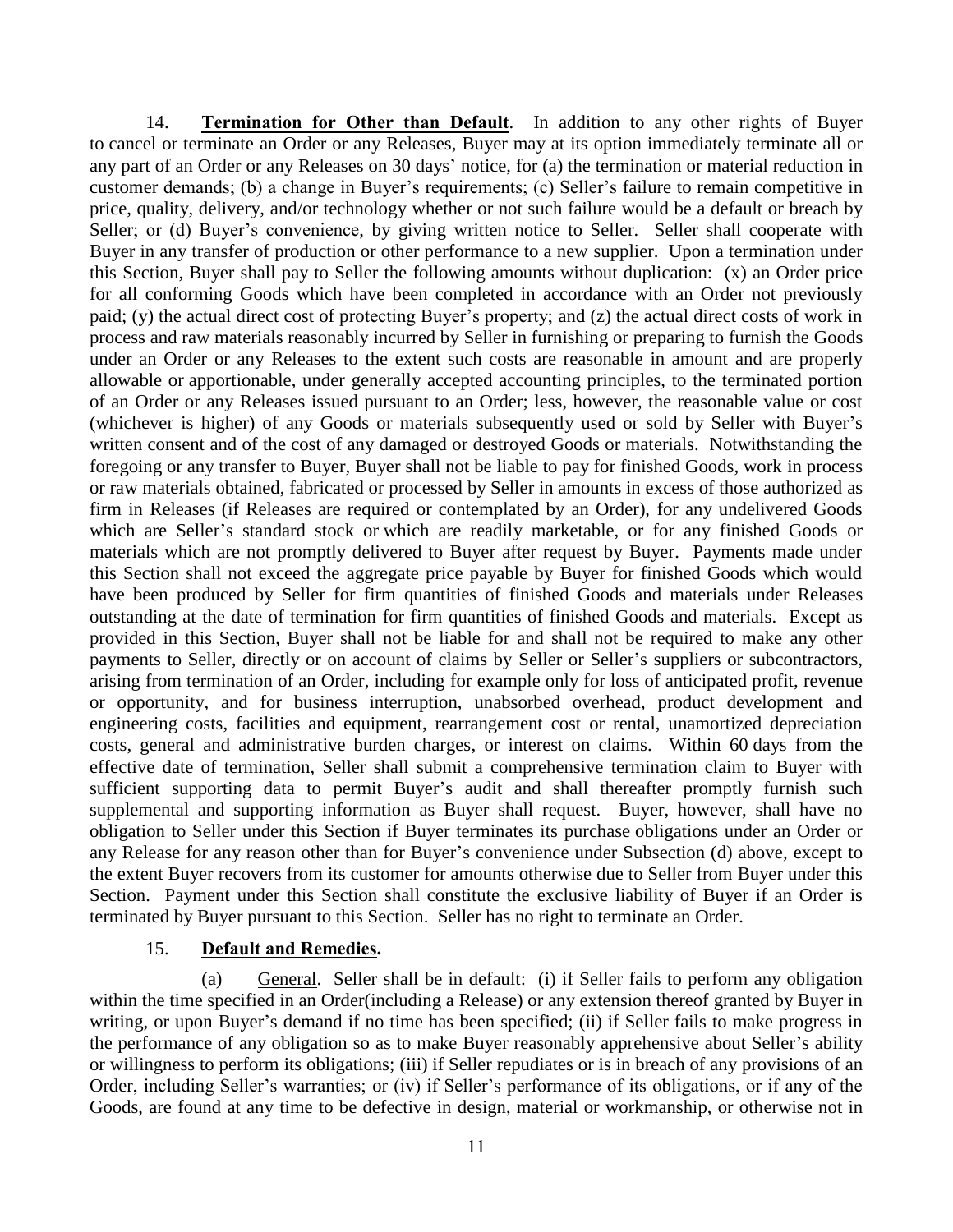conformity with the requirements of an Order, and if in any of these defaults, the effects of which default can be cured, Seller does not cure such failure within seven calendar days (or such longer period as Buyer may authorize in the notice of default).

<span id="page-15-0"></span>(b) General Remedies. Upon Seller's default, Buyer may by written notice of default to Seller, in addition to such other rights, remedies and choices as it may have under an Order or by law, at its option and sole discretion take one or more of the following actions: (i) rescind, cancel or terminate an Order; (ii) reject and return non-conforming or defective Goods at Seller's expense; (iii) require Seller to inspect the Goods and remove and replace non-conforming or defective Goods with Goods that conform to an Order; and/or (iv) take any other action at Seller's cost which Buyer determines in its reasonable judgment is necessary to cure Seller's default and/or mitigate the effect of Seller's default. If Buyer elects option (iii) and Seller fails to promptly make the necessary inspection, removal and replacement, Buyer may at its option and Seller's cost, inspect and repair or replace the Goods. Buyer may take remedial and other action based on one or more Sections of this Agreement as alternative and/or cumulative basis. Seller shall continue performance of an Order to the extent not terminated and shall be liable to Buyer for any excess costs for alternative products or services. Buyer, at its sole discretion, may also elect to extend the delivery schedule and/or to waive other deficiencies in Seller's performance; in which case an equitable reduction in an Order price shall be established by Buyer to compensate Buyer for its damages. If Seller for any reason anticipates difficulty in complying with a required delivery or other date, or in meeting any of the other requirements of an Order, Seller shall promptly notify Buyer in writing of the potential default, the cause thereof, and the estimated length of the anticipated default. Buyer is under no obligation to waive any default.

<span id="page-15-1"></span>(c) Damages. Seller shall reimburse Buyer for all direct, incidental, consequential and special damages, and damages caused by or related to Seller's default including but not limited to lost profits, revenue and opportunity and business interruption. Such damages shall include but are not limited to, costs, expenses and losses incurred directly or indirectly by Buyer or its customers: (i) in inspecting, sorting, repairing or replacing non-conforming Goods; (ii) resulting from production interruptions; (iii) in conducting any recall or other corrective service actions; or (iv) resulting from personal injury (including death) or property damage. Consequential damages include reasonable actual attorneys' and other professionals' fees incurred by Buyer. Buyer's indirect costs include but are not limited to such administrative charges as Buyer establishes from time to time to compensate Buyer for its time and effort in addressing issues related to Seller's default. Buyer may also at its option adjust the price of the non-conforming Goods which it elects to accept to reflect the reduced value of the Goods.

<span id="page-15-2"></span>(d) Specific Performance. Seller acknowledges and agrees that money damages would not be a sufficient remedy for any actual, anticipatory or threatened breach of any Order by Seller with respect to its delivery of Goods to Buyer and that, in addition to all other rights and remedies which Buyer may have, Buyer shall be entitled to specific performance and interlocutory and permanent injunctive or other equitable relief as a remedy for any such breach, without proof of actual damages, without establishing a "balance of convenience", and without bond or other security being required.

<span id="page-15-3"></span>(e) Duty to Deliver. Seller's continued holding of the Goods, Furnished Property, or Required Tooling, after demand has been made by Buyer for delivery, will substantially impair their value, and Buyer shall be entitled to a court order for possession without bond. Seller shall continue to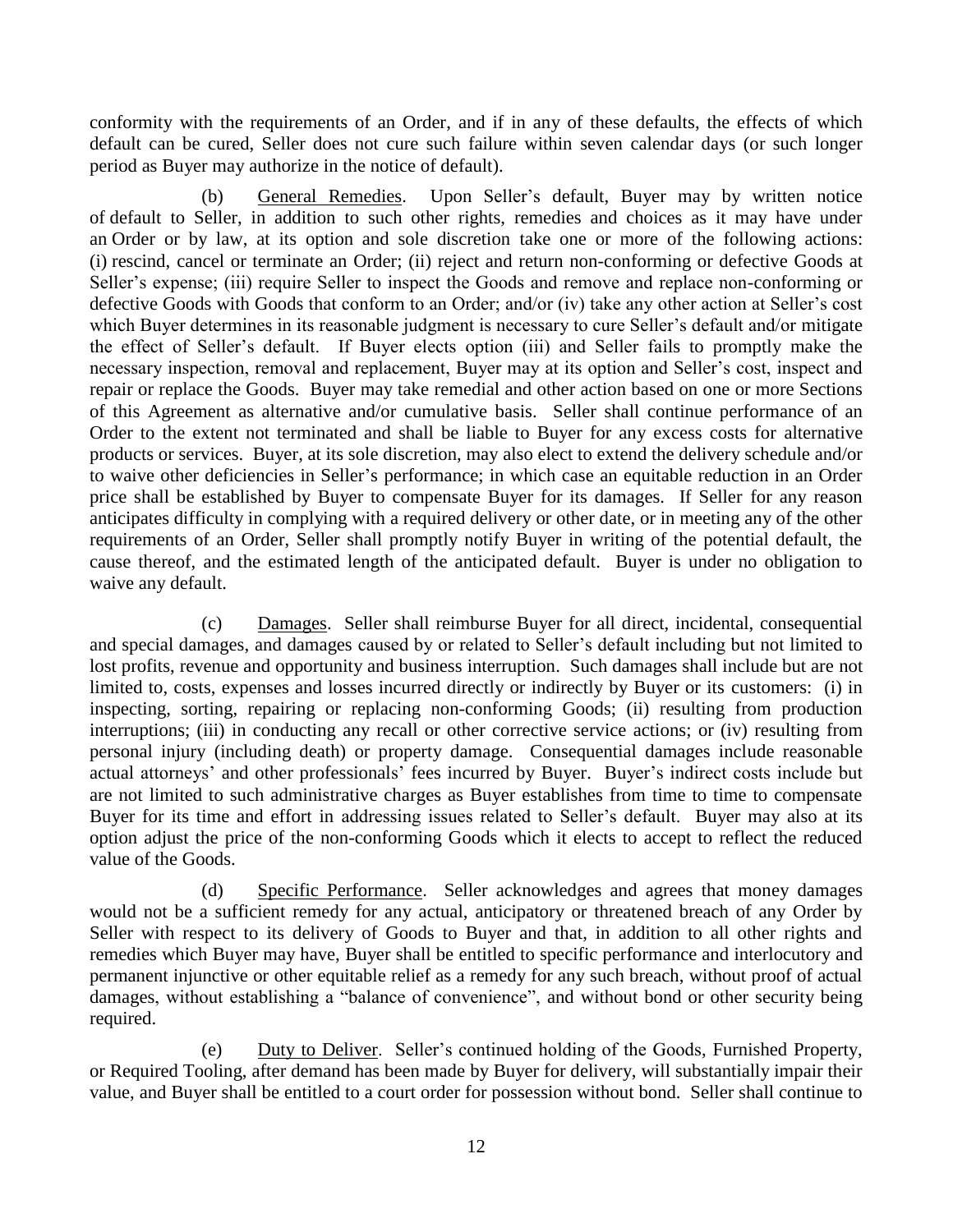sell Goods under an Order during any dispute with Buyer provided Buyer continues to pay Seller amounts owed in excess of any right of offset.

<span id="page-16-0"></span>(f) Disclaimer of Liability for Certain Damages. UNDER NO CIRCUMSTANCES SHALL BUYER BE LIABLE FOR CONSEQUENTIAL, INCIDENTAL, PUNITIVE, OR EXEMPLARY DAMAGES OR DAMAGES FOR LOST PROFIT, REVENUE, OR OPPORTUNITY, BUSINESS INTERRUPTION, AND/OR SIMILAR DAMAGES.

<span id="page-16-1"></span>(g) Transition of Supply. In connection with the expiration of an Order, Buyer's termination or non-renewal of an Order, or Buyer's other decision to source the Goods from any alternate supplier(s), Seller shall cooperate with Buyer in the transition of supply of the Goods, including the following: (a) Seller shall continue production and delivery of all Goods as ordered by Buyer, at the prices and other terms stated in an Order, without premium or other condition, during the entire period reasonably needed by Buyer to complete the transition to the alternate supplier(s), such that Seller's action or inaction causes no interruption in Buyer's ability to obtain the Goods as needed; (b) at no cost to Buyer, Seller shall promptly provide all requested information and documentation regarding and access to Seller's manufacturing process, including on-site inspections, bill-of-material, data, tooling and process detail and samples of the Goods and components; and (c) subject to Seller's reasonable capacity constraints, Seller shall provide special overtime production, storage and/or management of extra inventory of the Goods, extraordinary packaging and transportation and other special services (collectively "Transition Support") as expressly requested by Buyer in writing. If the transition of supply occurs for reasons other than Buyer's default, Buyer shall, at the end of the transition period, pay the reasonable, actual cost of Transition Support as requested by Buyer in writing and incurred by Seller, provided that Buyer has approved Seller's estimate of such costs prior to Seller incurring such costs.

### 16. **Property Furnished or Purchased by Buyer or Its Customer for Seller's Use.**

<span id="page-16-3"></span><span id="page-16-2"></span>(a) Ownership. Unless otherwise agreed in a writing signed by Buyer, all tooling, tooling designs, equipment, equipment designs, material and other property of every description furnished to Seller by Buyer or its customer, or acquired or developed by Seller but paid for or to be paid for by Buyer or its Customer as a separate price or amortized in the price of the Goods, and any materials affixed or attached thereto and replacement thereof (all of which constitutes "Furnished Property"), shall be and remain exclusively the personal property of Buyer or its customer and held as an at-will bailment and in trust for the benefit of Buyer or its Customer as their interests may exist. All additions, attachments, accessories and repairs to the Furnished Property, and replacements thereof, shall be deemed Furnished Property and shall become the exclusive property of the owner of the affected Furnished Property without payment. Seller shall not substitute any of its own property for use in place of Furnished Property and to the extent it does so, such property shall become the Furnished Property of the owner of the property replaced. All designs, intellectual property included in Goods or Furnished Property, shall be transferred in Buyer in a format dictated by Buyer immediately upon request, and shall not be encumbered in any way by Seller. Title to the Furnished Property which is acquired by Seller and its contractors, and the components thereof, shall vest in Buyer upon its their acquisition or production even though the Furnished Property is not completed. Seller shall sign separate at-will bailment and other agreements confirming the status of Furnished Property under these Terms if requested by Buyer. Seller is also bound by any additional obligations relating to Furnished Property which are contained in Buyer's contract with its Customer. Buyer, in its own name, may enforce such obligations on behalf of its Customer.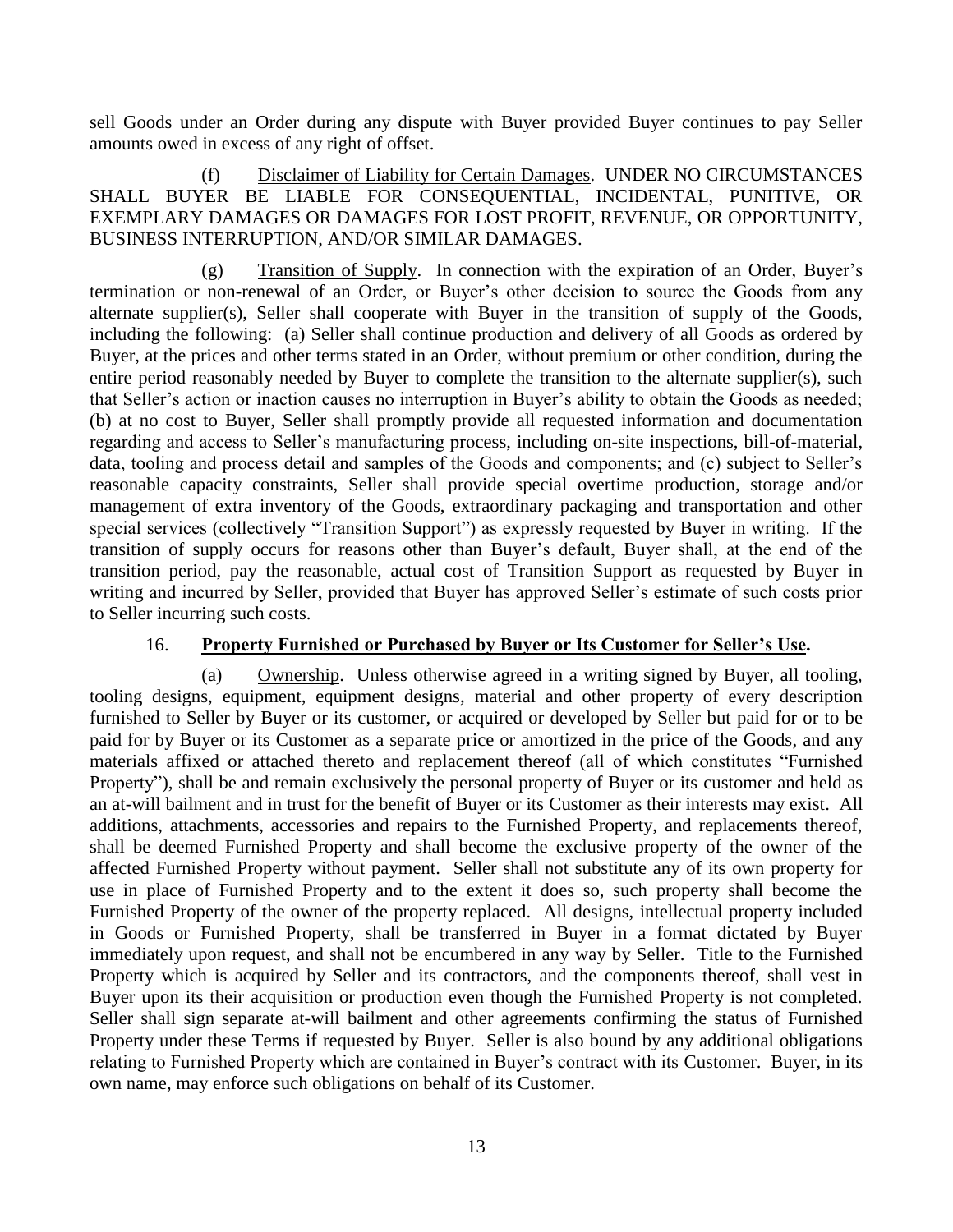<span id="page-17-0"></span>(b) Maintenance and Taxes. Seller shall install, maintain, repair, replace and return Furnished Property in good condition and working order, reasonable wear and tear excepted, at Seller's cost. Seller shall pay all taxes assessed against the Furnished Property or for its use while in the possession or control of Seller, whether or not Buyer is required by law to pay such taxes. Risk of loss is on Seller.

<span id="page-17-1"></span>(c) Markings. Each individual item of Furnished Property (and the container in which it may be stored) shall be plainly and permanently marked or otherwise adequately identified and permanently marked by Seller as the property of Buyer and/or Buyer's customer as directed by Buyer, including per Buyer's tool/asset tagging procedure, as specified in Buyer's Guides, and with the project and part number on which it is used.

<span id="page-17-2"></span>(d) Use and Safety. Seller shall not use or permit others to use Furnished Property except to fill Orders. Seller shall not, under any circumstance, sell or transfer any product or service produced with the Furnished Property except to Buyer and its designees. Seller shall use Furnished Property in a careful and safe manner. Seller, at its sole cost and expense, shall furnish appropriate safety systems for Furnished Property which are integrated into the production process to meet federal and state OSHA and any other applicable safety rules and regulations, or, if delivered in Canada or other country, all requirements of similar legislation in the jurisdiction and its regulations.

<span id="page-17-3"></span>(e) Warranty Disclaimer. Seller accepts and/or shall produce the Furnished Property "AS IS" and without any representation, warranty or duty from Buyer except as may be specifically stated as such in an Order. It is Seller's obligation to determine if the Furnished Property is suitable for its intended purpose. ANY IMPLIED WARRANTIES OF MERCHANTABILITY, FITNESS FOR A PARTICULAR PURPOSE AND NON-INFRINGEMENT OF BUYER AND ITS CUSTOMER ARE DISCLAIMED.

<span id="page-17-4"></span>(f) Express Trust. Payments made by Buyer for Furnished Property are made by Buyer to Seller in express trust for the benefit of Buyer and of any third party toolmaker and other supplier used by Seller or others to produce all or a portion of the Furnished Property who has a perfected toolmaker's lien or similar lien on the Furnished Property which is superior to Buyer's interest in the Furnished Property. Buyer shall pay in trust and Seller shall hold these payments as trustee in express trust for Buyer and the toolmaker to satisfy such lien. Seller acknowledges that such toolmaker is an intended third party beneficiary of this Section and that Buyer and the toolmaker each has the right to enforce the trust directly against Seller only. As an obligation of its position as a trustee, Seller shall provide in its purchase order or other agreement with the toolmaker or other supplier that it shall not include or consent to include Buyer as a party to an action against Seller for payment of all or a portion of the Furnished Property but shall provide notice to Buyer of any action to obtain or retain possession of Furnished Property. Seller shall at Buyer's request defend and/or indemnify Buyer against any action and the costs thereof, including reasonable attorney fees, by the toolmaker or other supplier against Buyer relating to Furnished Property.

<span id="page-17-5"></span>(g) Injunctive Relief. The Required Tooling is a unique product which is critical in the production of a unique part or assembly. Seller expressly acknowledges that Buyer is in an industry that has exacting standards for delivery, quality, and other performance including just-in-time delivery requirements. The failure to produce or deliver the Required Tooling in accordance with the requirements of an Order can expose Buyer to significant claims by third parties and a significant loss of business and reputation which will be very difficult or impossible to quantify and for which Seller may be fiscally unable to respond in monetary damages. Whether or not the parties are in a dispute,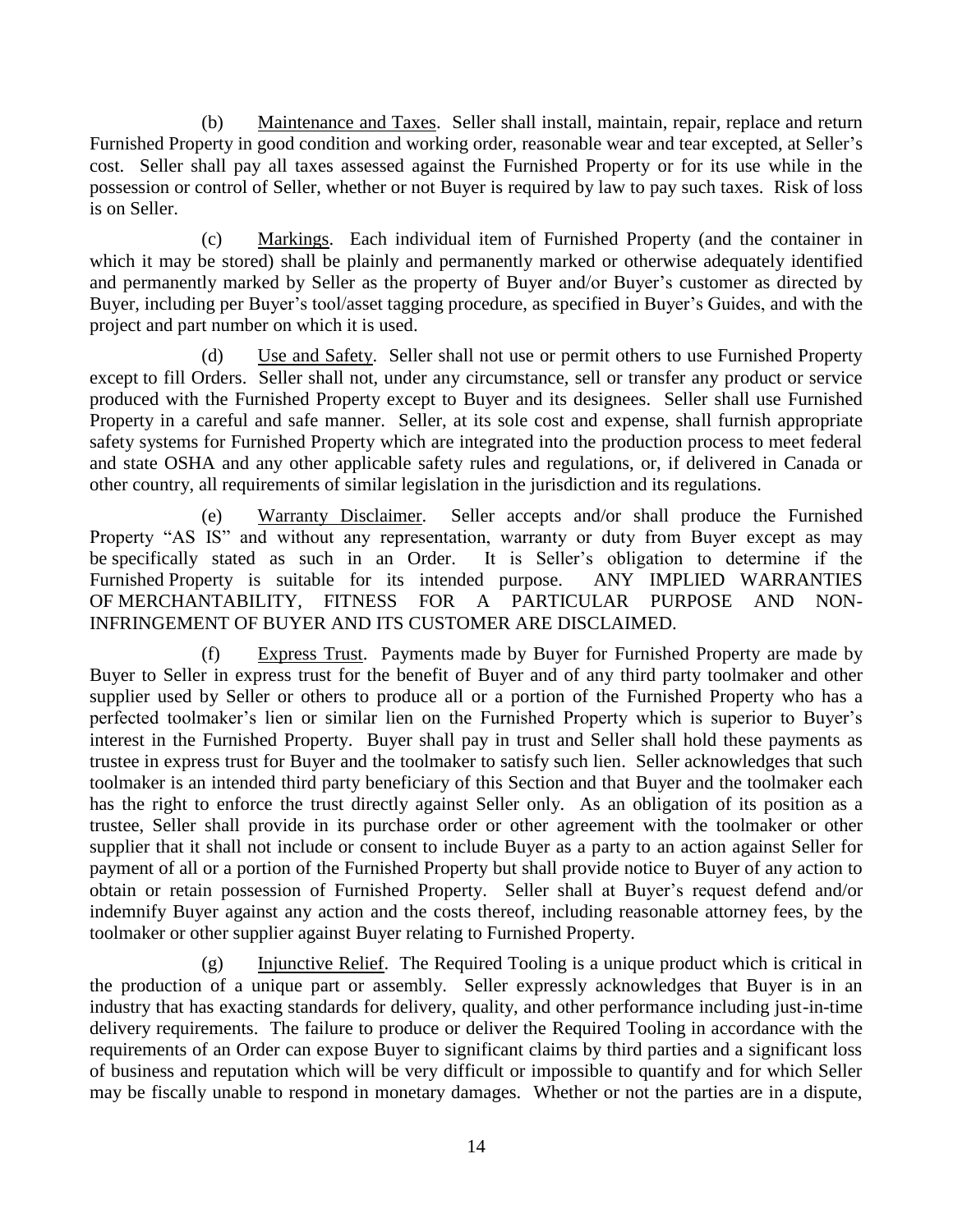Buyer shall be entitled to possession of the Required Tooling on demand and tender of payment to Seller or Seller's tooling subcontractor of any portion of the unpaid purchase price owed Seller under an Order for the Required Tooling which is not contested by Buyer, and Seller shall be entitled to orders for specific performance, preliminary and permanent injunctions and/or other extraordinary relief, which relief shall be cumulative and in addition to any and all other remedies to which any party may be entitled under this Agreement or by law or equity, including but not limited to an ex parte order for possession of the tooling; provided Buyer shall only be entitled to a single full recovery for any breach. Seller waives any requirement for posting of a bond provided that if a waiver is not permitted by law, the amount of the bond shall not exceed the unpaid purchase price. CERTAIN JURISDICTIONS PROVIDE THE RIGHT TO A TRIAL BY JURY, BUT THIS RIGHT MAY BE WAIVED. SELLER HEREBY KNOWINGLY, VOLUNTARILY AND WITHOUT COERCION, WAIVES ALL RIGHTS TO A TRIAL BY JURY OF ALL DISPUTES ARISING OUT OF OR IN RELATION TO A PROCEEDING BY BUYER TO OBTAIN POSSESSION OF REQUIRED TOOLING.

<span id="page-18-0"></span>(h) Liquidated Damages. Time is of the essence, and any delays will result in substantial damages to Buyer. Seller shall pay to Buyer one (1%) percent of the purchase price of an Order for Furnished Property or Required Tooling for each day of delay of the final completion or any interim scheduled completion or deliverable resulting from any breach of an Order by Seller, not to exceed ten (10%) percent of the purchase price. This liquidated damage provision is only to compensate for the period of delay referenced and shall not affect Buyer's right to injunctive and other relief.

<span id="page-18-1"></span>(i) Alternative Terms Governing Furnished Property and/or Required Tooling. Buyer may elect on the face of an Order to adopt by reference alternative terms regarding Furnished Property and/or Required Tooling, such as, for example, General Terms and Conditions for Manufacturing and Supplying, Use, Storage of Tooling of L & P Automotive Group Europe (EF A3- 52). If Buyer makes said election, the alternative terms adopted by Buyer shall have priority over these Terms to the extent of any inconsistency.

<span id="page-18-2"></span>17. **Required Tooling**. Production of the Goods by Seller or its subcontractor may require production aids and equipment in addition to that to be provided as Furnished Property under an Order. Seller, at its own expense, shall furnish, keep in good condition, and replace when necessary all tooling, jigs, dies, gages, fixtures, molds, patterns and other personal property used in the production process, whether or not they are Furnished Property or they are owned or leased by Seller or its subcontractors, which are necessary for the production of Goods in accordance with an Order ("Required Tooling"). In addition, all Required Tooling must continue to be maintained or repaired by Seller in a condition that is adequate for at least one year of production based on Buyer's forecasts and historical purchase levels. The cost of changes to Required Tooling necessary to make design changes and specification changes to the Goods authorized by Buyer in writing shall be paid for by Seller unless otherwise provided in an Order. Buyer may inspect Required Tooling and Seller's facilities during normal working hours upon reasonable notice to Seller. Seller may not relocate the Required Tooling without the prior written consent of Buyer. Seller shall advise Buyer of any required repair or replacement of Required Tooling. Seller shall be responsible for obtaining any PPAP required because of movement, modifications, repair, replacement, or other events. Seller shall insure Required Tooling with fire and extended all risk coverage insurance for its replacement value and provide Buyer with certificates of insurance evidencing such coverage. Seller grants Buyer an irrevocable option to take possession of and good title to some or all of the Required Tooling (including leases thereof) as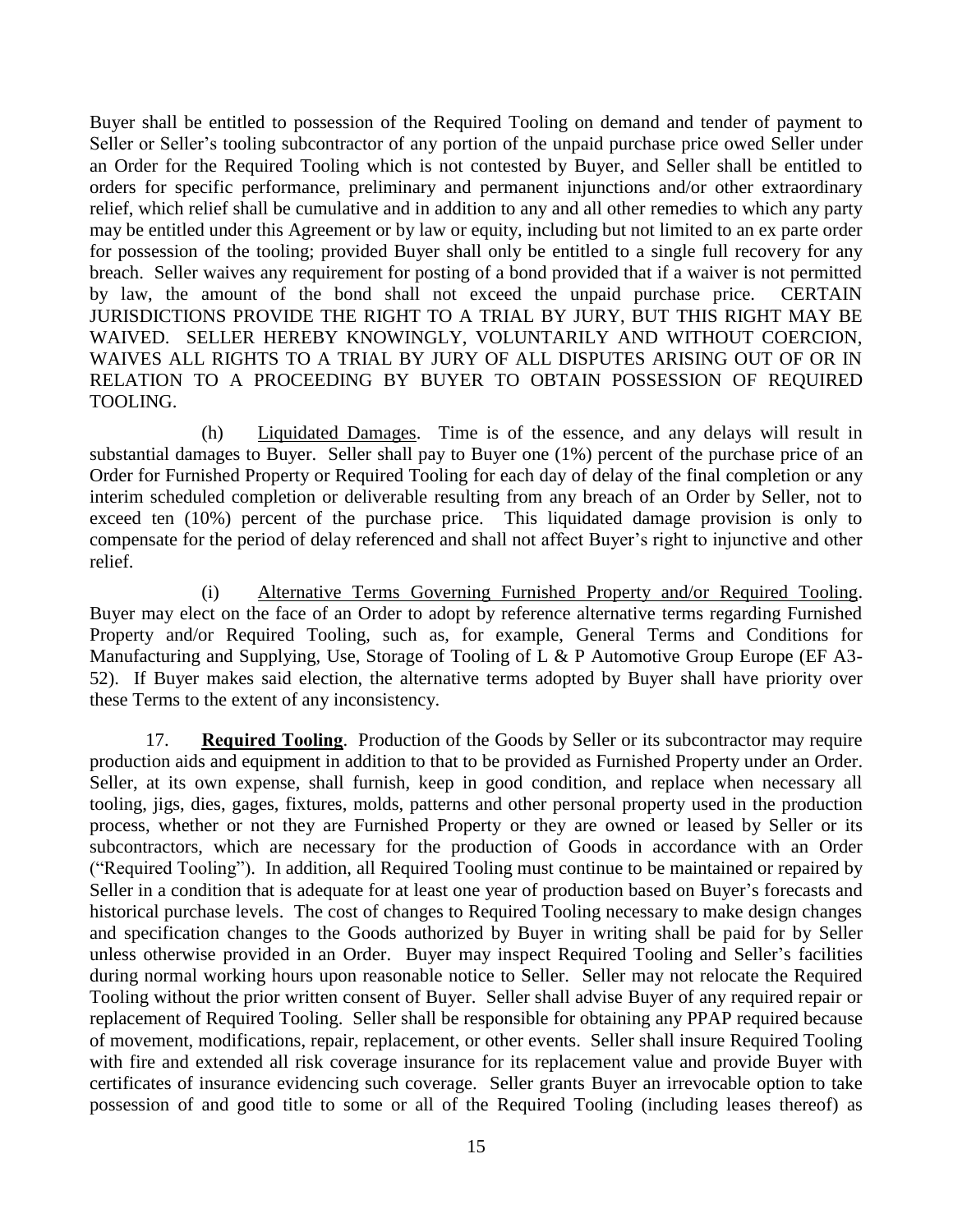selected by Buyer, that is not Furnished Property and is specific for the production of Goods, upon tender to Seller a purchase price computed as the book value thereof, less any amounts Buyer has previously paid to Seller in any manner for the cost of Required Tooling (e.g., by separate payment or by an allocated portion of the price of the Goods as shown in an Order or documents provided by Seller such as, for example only, a bill of materials); provided, however, that this option to purchase shall not apply to any Required Tooling used primarily to produce products that are standard stock of Seller sold to purchasers other than Buyer or its designee. On Buyer's request, Seller shall deliver any purchased Required Tooling to Buyer at Seller's or its subcontractor's plant or other location specified by Buyer. Seller is responsible for labor and other costs of dismounting, dismantling, preparing for delivery and staging the Required Tooling for delivery. Seller shall cooperate with Buyer in removing the Required Tooling from the location of Seller or its subcontractor. Seller shall have no right, after tender of the purchase price, to retain possession of Required Tooling to secure payment of amounts owed or for any other reason and Seller waives any common law or statutory lien rights, as a claim for damages (with any bond in the amount of the purchase price of tooling to be purchased as may be required by a court) is an adequate remedy. If the Required Tooling is not utilized to produce any Goods for Buyer for a period of five years, Seller shall so notify Buyer in writing and request instructions as to the disposition of the Required Tooling.

#### 18. **Compliance with Laws.**

<span id="page-19-1"></span><span id="page-19-0"></span>(a) Environmental Laws. Seller shall comply with all laws and standards adopted by Buyer and its customers relating to the environment, including these, for example: (i) requiring design and materials to maximize the recycling of Goods and end products; (ii) requiring marking of Goods with material composition; (iii) applicable to handling waste and chemicals; (iv) applicable to reacting to environmental emergencies; (v) applicable to use of reusable packaging; and (vi) requiring compliance with regulatory emission requirements for manufacturing or importing vehicles and engines in Canada and the United States. Seller shall obtain and retain third party certificates of compliance with ISO 14001 for all of Seller's facilities that produce Goods or have a significant impact on the environment.

<span id="page-19-2"></span>(b) Contractual Obligations. Seller shall comply with any provisions, representations or agreements, or contractual clauses required thereby to be included or incorporated by reference or operation of law in the contract resulting from acceptance of an Order and dealing with, in the United States of America, Equal Employment Opportunity, Employment of Veterans, Employment of the Handicapped, Employment Discrimination Because of Age, Utilization of Disadvantaged Business Enterprises and the related Acts and Executive Orders, or, in Canada, the right to equal treatment with respect to employment without discrimination and freedom from harassment in the workplace as provided in the OHSA and the Human Rights Code (Ontario), and any similar applicable state or provincial legislation, as now or hereafter amended or codified and any similar laws of the jurisdiction of production and destination of the Goods. Seller shall comply with all applicable requirements as a subcontractor if an Order qualifies Seller as a subcontractor on a government contract.

<span id="page-19-3"></span>(c) Non-Segregated Facilities. For Orders issued in the United States, Seller warrants that it is, and shall continue to be, in compliance with the requirements for non-segregated facilities set forth in 41 CFR Chapter 601.8. Seller warrants that it is and shall continue to be in compliance with any similar laws of the jurisdiction of production or destination of the Goods and is an equal opportunity employer.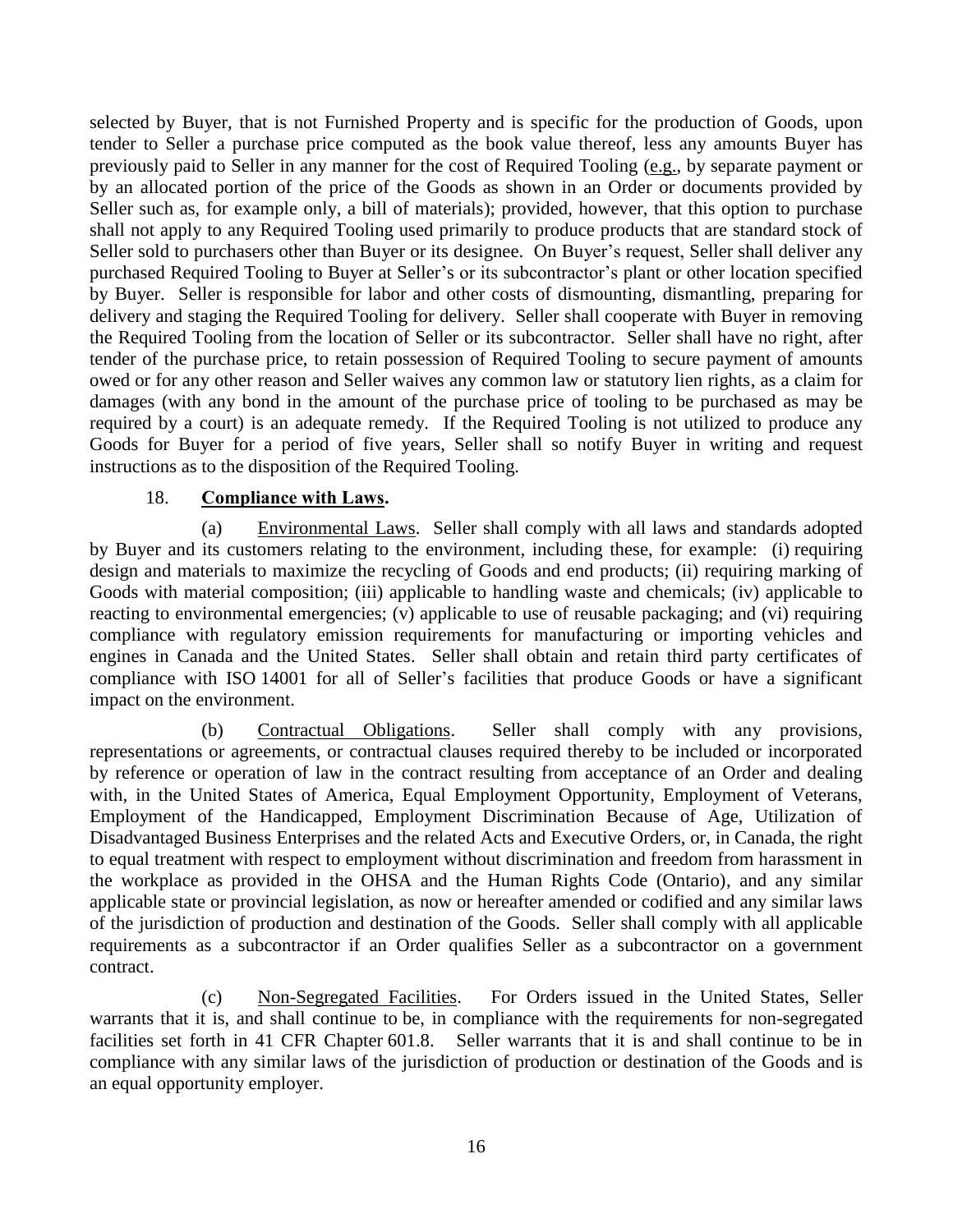<span id="page-20-0"></span>(d) Controlled Substances. Seller warrants that each chemical substance constituting or contained in the Goods sold is on the list of chemical substances compiled and published by the Administrator of the Environmental Protection Administration pursuant to the Toxic Substances Control Act (15 U.S.C. Sec. 2601 et. seq.) as amended, and any similar laws of the jurisdiction of production or destination of the Goods (including without limitation, the Environmental Protection Act in Canada) and that the Goods are not hazardous under any national, state/provincial, and/or local law of the jurisdiction of production or destination, except as clearly stated on the shipping and storage containers.

<span id="page-20-1"></span>(e) Composition of Goods. Seller shall supply to Buyer material safety data sheets on all Goods to each location to which there has not been a prior shipment. Upon the request of Buyer, Seller shall provide Buyer with access to and copies of any other data, materials or other information, including any formulas or analyses, that: (i) relate to the Goods, their composition, any component or part of the Goods, or any materials or substances used in the Goods or in connection with their production; and (ii) are needed, as determined by the requestor, to enable compliance with any requirement of a government (either mandated or voluntarily agreed upon by Buyer or any of its Affiliates) relating to the hazardous, toxic or other content or nature of the Goods, or the ability to dispose of or recycle the Goods or any component, part or materials in the Goods. Seller shall comply with Buyer's and customer's requirements relating to the use (or prohibition on use) of certain materials and substances in the Goods and shall utilize and comply with Buyer's reporting processes and requirements relating to any such data, materials or other information (such as the International Material Data System).

<span id="page-20-2"></span>(f) Labor Standards. Seller warrants that any Goods produced in the United States shall be produced in compliance with the requirements of the Fair Labor Standards Act of 1938, as amended, including Section 12(a) thereof and Seller shall insert a certificate to that effect on all invoices submitted in connection with an Order. Seller warrants that the Goods produced outside the United States shall be produced in facilities that comply with local law and any safety, labor or employment, and environmental standards adopted by Buyer. Seller and its subcontractors shall comply with all applicable laws relating to labor relations and human rights in the production of Goods and its work places.

<span id="page-20-3"></span>(g) Industry Standards and Law. Seller warrants that it shall comply with all applicable industry standards and national, state/provincial and/or local laws, rules, regulations and ordinances/bylaws applicable to the Goods and performance of an Order in the jurisdiction of production and destination of the Goods.

<span id="page-20-4"></span>(h) Export and Economic Sanctions Laws. This Order and all items furnished by Buyer to Seller in connection herewith shall at all times be subject to any and all applicable export control, economic sanctions and anti-terrorism laws and regulations of Canada and the U.S., Nuclear Safety and Control Act, United Nations Act, Special Economic Measures Act, Criminal Code, and in the case of the United States including, but not limited to, 10 CFR Part 810 and U.S. Export Administration Regulations, Nuclear Technology Regulations, and the embargoes and economic sanctions administered by the Office of Foreign Assets Control. Seller warrants that no equipment, materials, services, technical data, technology, software or other technical information or assistance furnished by Buyer, or any product thereof, shall be exported or re-exported by Seller or its authorized transferees, if any, directly or indirectly, except to the consignee(s), if any, specified on this Terms, and in accordance with applicable law relating to export control, economic sanctions and anti-terrorism. Further, Seller warrants that no such export or re-export will be made without the prior explicit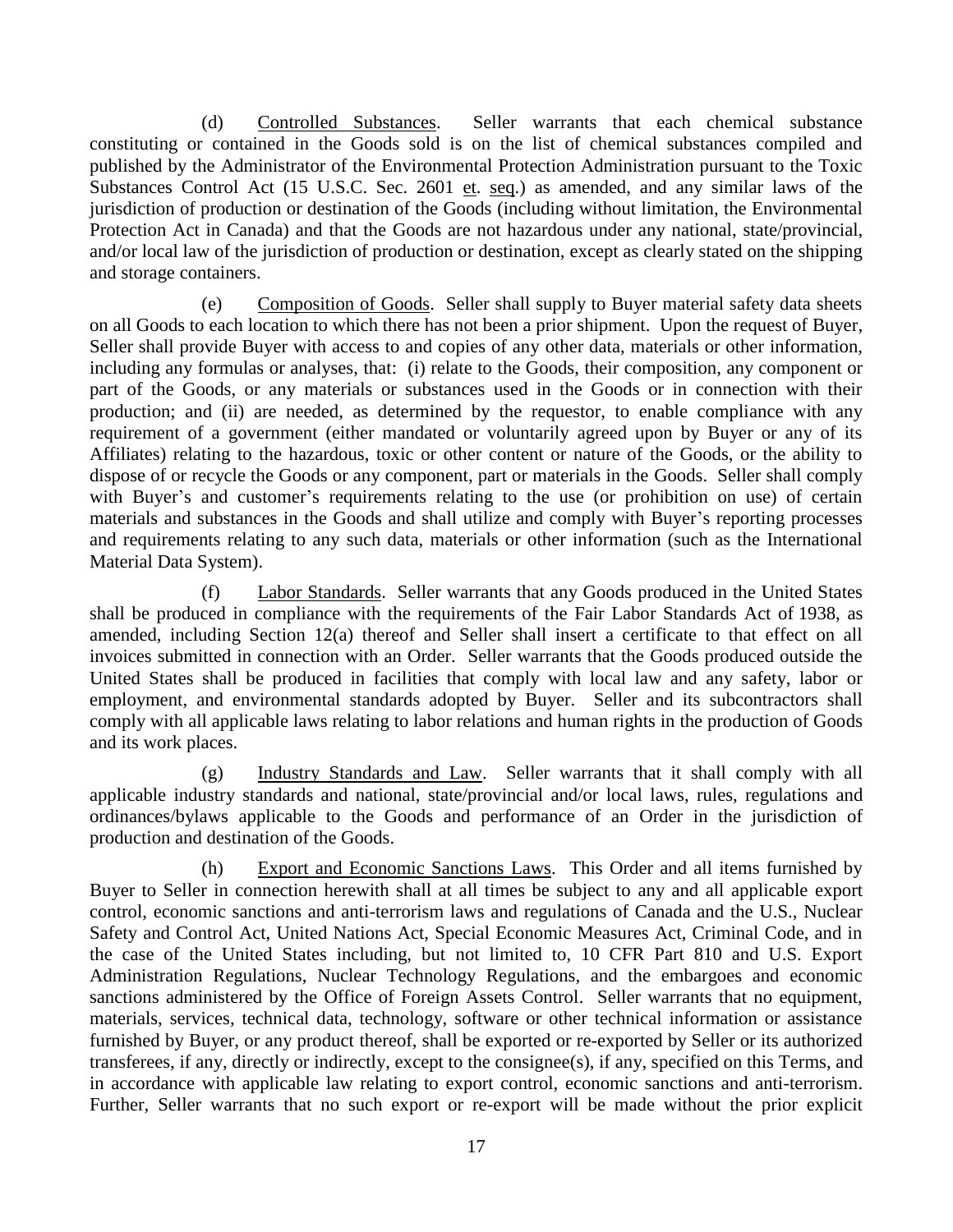authorization, in writing, of Buyer and in accordance with any applicable Canadian, U.S. or other relevant export control, economic sanctions and anti-terrorism laws and regulations to which Buyer is subject. The obligations in this Section shall survive any satisfaction, expiration, termination or discharge of any other contract obligations.

<span id="page-21-0"></span>(i) Seller's Import Obligations. To the extent Goods are to be delivered under these or other terms requiring Seller to deliver with duty and taxes paid to the destination country (e.g., DDP), Seller warrants that Buyer will not be a party to the importation of the Goods, that the transaction(s) represented by an Order will be consummated after importation, and that Seller will neither cause nor permit Buyer's name to be shown as "importer of record" on any customs declaration. Seller also warrants that, under DDP terms, it has resident or non-resident importation rights into the destination country with knowledge of the necessary import laws. If Seller is acting as the importer of record into a country for the delivery of Goods to the Buyer or its designee, including any component parts thereof, associated with an Order, Seller shall provide Buyer required documentation and all necessary information for duty drawback purposes.

<span id="page-21-1"></span>(j) Conflict Minerals Reporting. Seller warrants that, to its knowledge, no tantalum, tin, tungsten and/or gold ("Conflict Minerals"), contained in any good subject to this order, originated from the Democratic Republic of the Congo or an adjoining country, unless the Conflict Minerals were processed by a facility listed as compliant pursuant to the CFSI Conflict-Free Smelter Program. Seller agrees to abide by the terms and conditions in Buyer's Conflict Minerals Policy, and to communicate to its sub-suppliers its own commitment to responsible sourcing and legal compliance. Seller agrees to cooperate and work with its sub-suppliers in an attempt to ensure traceability of Conflict Minerals at least to smelter or refiner level, to maintain and record all Conflict Minerals traceability documentation for five years, and to provide such documentation to Purchaser upon request.

### 19. **Confidentiality and Intellectual Property.**

<span id="page-21-3"></span><span id="page-21-2"></span>(a) Confidentiality. At all times prior to, during and after an Order, Seller shall: (i) maintain the confidentiality of any information disclosed by Buyer or any parent, Affiliate, customer and contractor, including for example only, any technical, process or economic information derived from drawings, specifications, samples and other data furnished by Buyer in connection with an Order, whether or not identified as "confidential" upon disclosure ("Confidential Information"); (ii) not disclose or permit the disclosure of any Confidential Information to any person other than its employees or subcontractors for whom such knowledge is essential for performance of an Order; (iii) not use Confidential Information except for performance of an Order; and (iv) not disclose any of the terms of an Order or any details or characterization of Buyer's performance of an Order. Seller shall immediately notify Buyer of any disclosure of any Confidential Information that is not permitted by these Terms or other misuse of any Confidential Information or breach of these Terms. Except as required for the efficient performance of an Order, Seller shall not: (x) use Confidential Information or make copies or permit copies to be made of Confidential Information without the prior written consent of Buyer; or (y) sell to any third party any products which are constructed with or incorporate Confidential Information obtained by Seller or from reverse engineering of the Goods. If any copies of Confidential Information are made with prior consent, notice referring to the requirements of this Subsection shall be placed on the copies. Without limiting the direct liability of Seller's employees, subcontractors and others who may have received Confidential Information directly or indirectly from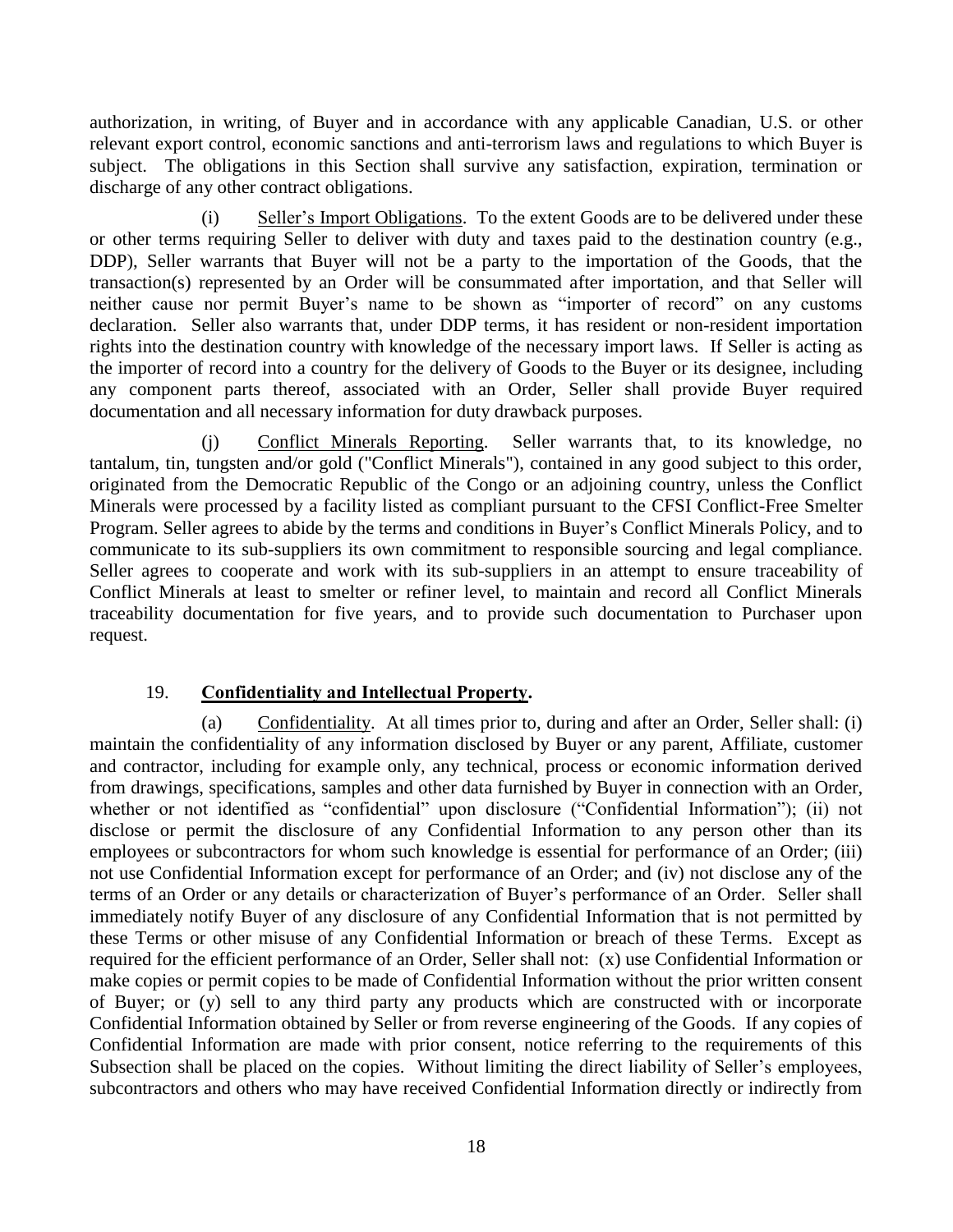Seller, Seller shall be responsible for the improper disclosure or other misuse of Confidential Information by Seller's employees, subcontractors and others obtaining Confidential Information from Seller, and Seller shall immediately take such steps as may be necessary to terminate any continuing improper disclosure or misuse by any of Seller's employees, subcontractors and others of which Seller becomes aware. Seller shall not disclose Buyer's Confidential Information to any third party without Buyer's prior written consent. Buyer makes no representation, condition or warranty of any kind, express or implied, with respect to any Confidential Information. Buyer may, at its sole discretion, elect at any time, by written notice to Seller, to terminate Seller's further use of Confidential Information for any purpose, other than completion of contractual obligations. Upon receipt of such notice, Seller shall, and shall cause Seller's employees, its subcontractors, and others to promptly cease all further use of Confidential Information, return to Buyer all physical materials containing Confidential Information, whether the materials were originally provided by Buyer or copied or otherwise prepared by Seller or any of Seller's employees or subcontractors, and erase or otherwise destroy any Confidential Information kept by Seller or any of Seller's employees or subcontractors in electronic or other non-physical form. Such termination by Buyer shall not affect Seller's continuing obligations in this Subsection. These obligations are in addition to other obligations relating to Confidential Information under other agreements signed by the Parties.

<span id="page-22-0"></span>(b) Seller's Non-Confidential Information. Any knowledge or information disclosed by Seller or on its behalf to Buyer, its Affiliates or subcontractors, which in any way relates to an Order, shall not, unless otherwise specifically agreed to in writing by Buyer, be deemed confidential or proprietary information, and shall be acquired by Buyer, free from any restrictions (other than restrictions under valid patents), as part of the consideration for an Order, and Buyer may disclose such information.

<span id="page-22-1"></span>(c) Indemnification. Seller, at its expense, shall defend, indemnify and hold harmless Buyer and its successors, assigns, customers and users with respect to every claim that may be brought against Buyer or others that use the Goods, for any actual or alleged infringement of any present or future patent, copyright, industrial design right or other proprietary right based on Seller's activity under an Order, or the manufacture, sale or use of the Goods: (i) alone; (ii) in combination by reason of their content, design or structure; or (iii) in combination in accordance with Seller's recommendations. Seller shall investigate and defend or otherwise handle every such claim, and at Buyer's request, assist Buyer in Buyer's investigation, defense or handling of any such claim. Seller shall pay all expenses and damages or settlement amounts that Buyer and others selling Buyer's products or using the Goods of an Order may sustain by reason of each such indemnified claim. If the use or sale of the Goods is enjoined, Seller shall, at its own expense and at Buyer's option, either: (x) procure the right to continue using the Goods; (y) replace the Goods with a non-infringing equivalent; or (z) remove the Goods and refund the purchase price and the transportation and installation costs thereof. Seller's obligations shall apply even though Buyer furnishes all or any portion of the design and specifies all or any portion of the processing used by Seller and, unless Seller provides a noninfringing equivalent acceptable to Buyer and its customer, even if Buyer has notice of a claim of infringement and continues to purchase, use, or resell Seller's Goods.

<span id="page-22-2"></span>(d) Specific Disclosures Regarding Patents. Seller shall specifically identify in a writing delivered to Buyer prior to any shipment, all components, processes, tooling or equipment used in the production of the Goods that are subject to any patent of Seller or third party. Seller shall obtain from third parties for the benefit of Seller, Buyer and Buyer's subcontractors and customers, any rights necessary to make, use and sell the Goods.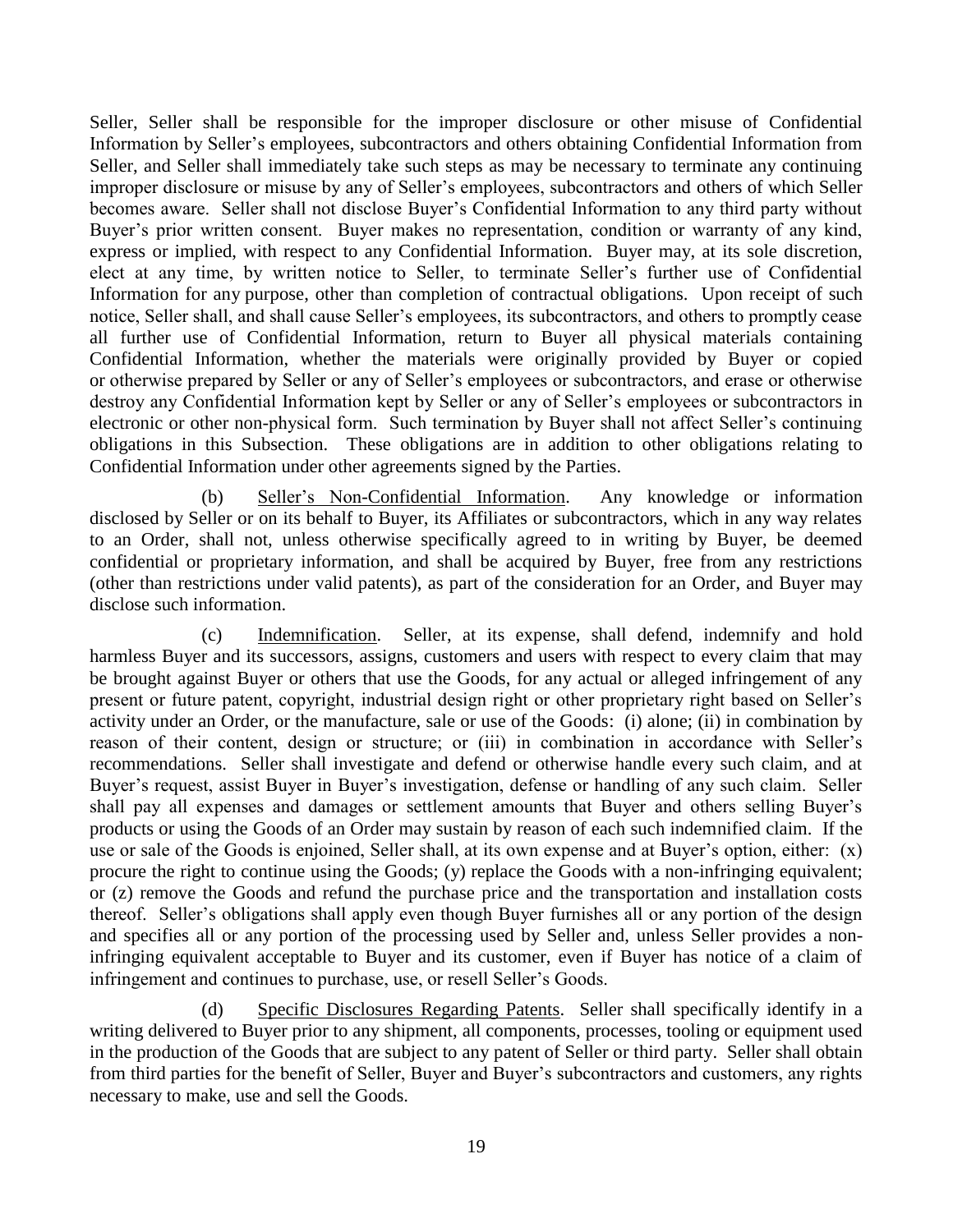<span id="page-23-0"></span>(e) Restrictions on Seller's Sale Activities. Except for sale to Buyer, Seller shall not manufacture or sell any product which uses the design or the product model numbers or other designation, of the Goods sold under an Order or any product which is produced with the tooling owned by Buyer or its customer used to produce the Goods. Seller shall not sell, attempt to sell, or assist a third party in any way in its attempted sale of any personal property or services to a customer which would replace or reduce any supply by Buyer to a customer of the Goods separately or as a component of an assembly.

<span id="page-23-1"></span>(f) Ownership of Background and Developed IP. Each Party shall retain exclusive ownership of all patents, patent applications, inventions, developments, trade secrets, ideas, improvements and other intellectual property rights (hereinafter called "Intellectual Property") which were its property prior to the date of this Agreement ("Background IP"), provided that Seller hereby grants to Buyer a worldwide, nonexclusive, sublicensable (to Buyer's Customer(s) under an Order), perpetual, nontransferable and irrevocable during the term of an Order license to use, sell, offer to sell, practice, import, export, distribute, reproduce, modify, prepare derivative works from, display, and perform all Background IP in connection with the Goods. Any Intellectual Property which is conceived, reduced to practice, discovered, invented, and/or developed in the performance of an Order, either by a party alone or jointly with others, shall be owned exclusively by Buyer. Upon request, Seller shall sign all documents and otherwise cooperate with Buyer as necessary to assign, confirm and perfect the exclusive ownership of all such Intellectual Property rights.

<span id="page-23-2"></span>(g) Software Rights. When Goods include computer programs, including, where applicable, object code (including microcode) and source code, and any enhancements, modifications, updates or releases relating thereto ("Software"), Seller shall obtain and provide to Buyer unrestricted usage rights, which shall be freely transferable, and shall provide Buyer with all documentation related to the Software, including user manuals, training materials, product descriptions and applicable specifications, technical manuals and supporting materials, developed documents, and other printed or electronic information. No portion of the Software delivered to Buyer will contain any undisclosed features or any "back door," "time bomb," "Trojan horse," "worm," "drop dead device," "virus," or other computer software routines or hardware components designed to (i) permit access or unauthorized use of either the Software or Buyer's computer systems, (ii) disable, damage or erase the Developed Software or data, or (iii) perform any other such actions, and the Software shall not contain preprogrammed preventative routines or similar devices which prevent Buyer from exercising the rights granted under an Order and/or from utilizing the Software for the purpose for which it was designed.

<span id="page-23-3"></span>20. **Assignment, Subcontracting and Replacement Orders**. Assignment by Seller of an Order or any interest therein, or any payment due or to become due to Seller, without the prior written consent of Buyer, shall be void and not binding on Buyer. Subcontracting any part of an Order without the prior written consent of Buyer is prohibited. Buyer shall not be obligated to any subcontractor for the product or services of any subcontractor whether or not Buyer has consented to or designated a subcontractor. Buyer may, however, pay the claim of any subcontractor on an Order if in Buyer's reasonable judgment such monies are owed, Seller has failed to make payment, and payment is required for the subcontractor to continue to perform. Seller shall immediately reimburse Buyer for any such payments. Approval of a subcontractor is not a release or waiver of any obligation of Seller or right of Buyer. Subcontracts related to Seller's performance under an Order shall automatically be for the benefit of Buyer without obligating Buyer. Seller is responsible for all actions or inactions of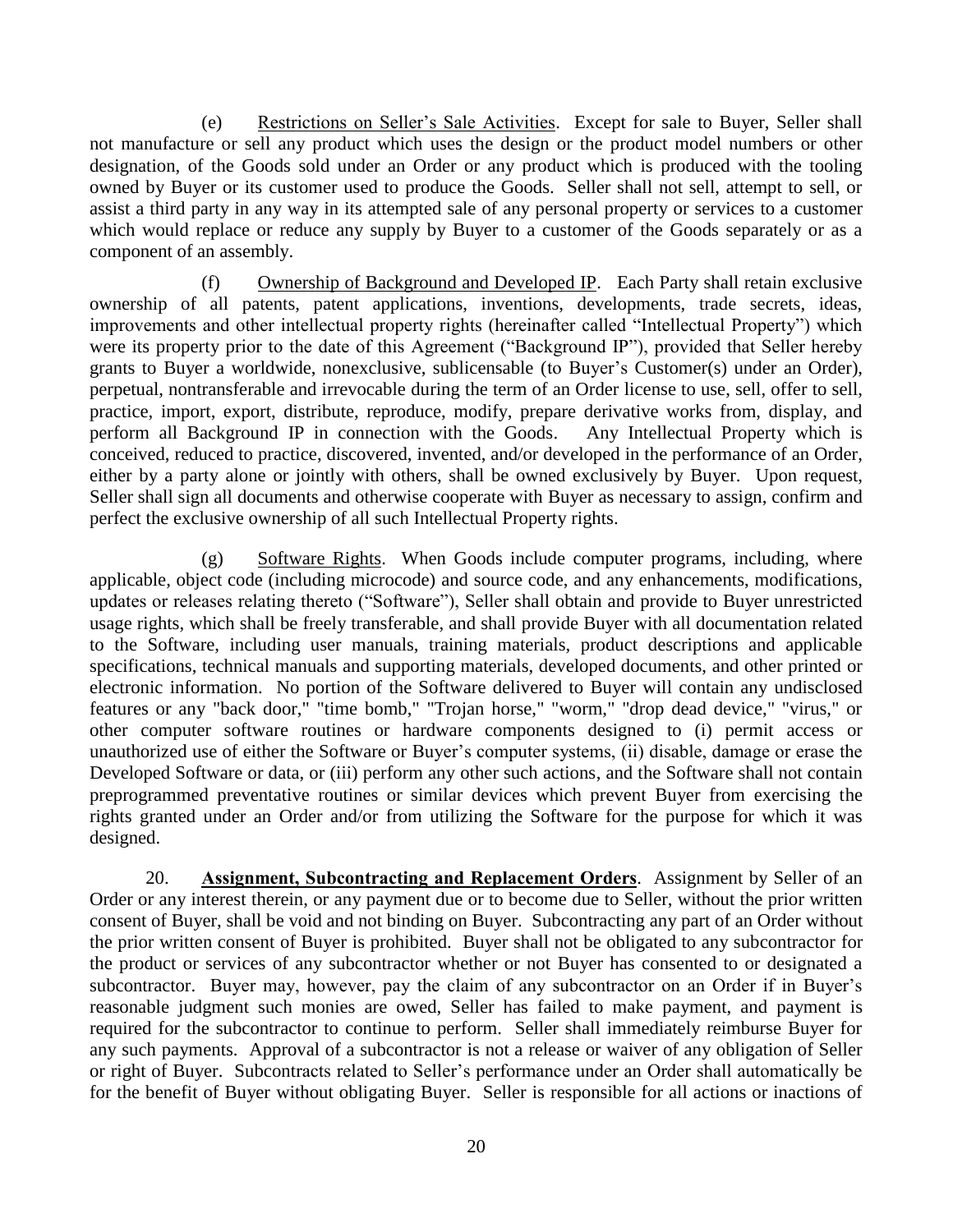any subcontractor and shall bind its subcontractors for the benefit of Seller and Buyer to perform its obligations under these Terms.

## 21. **Security and Solvency.**

<span id="page-24-1"></span><span id="page-24-0"></span>(a) Security Interest. Seller grants to Buyer a security interest ("Security Interest") in the materials, components, contracts, intellectual property, and all other property and any proceeds thereof that may be acquired or allocated by Seller for use in the design, acquisition, assembly, and manufacture of the Goods, including Required Tooling and Furnished Property and in the completed Goods ("Collateral") to secure Seller's return of any deposits and Seller's performance of other obligations under an Order. The Security Interest attaches at the time the Collateral is identified to an Order. The Collateral constitutes and will constitute continuing security for the performance of Seller's obligations under an Order including the obligation of Seller to repay to Buyer all monies paid on an Order if Seller defaults under an Order. Seller shall cooperate with Buyer and provide documents reasonably requested by Buyer, to enable Buyer to confirm, create and perfect the Security Interest. Seller grants Buyer an irrevocable power of attorney coupled with an interest to execute and file such documents. All Collateral shall be marked, tagged, or otherwise identified by Seller as being subject to the Security Interest. Buyer may inspect the Collateral during Seller's normal business hours. Seller shall insure and maintain the Collateral for the benefit of Seller and Buyer.

<span id="page-24-2"></span>(b) Seller's Financial Information. Upon request by Buyer, Seller shall promptly deliver to Buyer the following financial and other information:

(i) Upon receipt of an Order, Seller's financial statements for the two most recently ended fiscal years (audited, if available);

(ii) Within 90 days after the end of each fiscal year, Seller's financial statements for the most recently ended fiscal year (audited, if available);

(iii) Within 15 days after the end of each fiscal quarter, Seller's financial statements for the most recently ended fiscal year; and

(iv) Any other information that Buyer may reasonably require to demonstrate that Seller will be able to perform its obligations under an Order (including but not limited to production schedules, accounts receivable agings, accounts payable agings, and organizational charts).

<span id="page-24-3"></span>(c) Seller's Representation of Solvency. Seller represents and warrants to Buyer as of the date of each Order (which representations and warranties shall be deemed repeated as of the date of Seller's acceptance of each Release under an Order and at the time of each delivery under an Order): (i) that it is solvent and is paying all debts as they become due; (ii) that it is in compliance with all of its loan covenants and other obligations; (iii) that all financial information provided by Seller to Buyer concerning Seller is true and accurate; (iv) that such financial information fairly represents Seller's financial condition; and (v) that all such financial statements of Seller have been prepared in accordance with generally accepted accounting principles, uniformly and consistently applied. On Buyer's request, Seller shall provide to Buyer annually or as otherwise required by Buyer a written report from an independent financial reporting company acceptable to Seller evaluating Buyer's financial stability and ability to perform an Order. Seller shall provide full cooperation and access to all records and financial personnel to facilitate any such reviews. Seller shall provide Buyer in writing if Seller becomes insolvent.

<span id="page-24-4"></span>22. **Audit Rights**. Seller shall maintain general records relating to an Order for a period of not less than ten years after completion of final delivery of Goods pursuant to that Order. Records of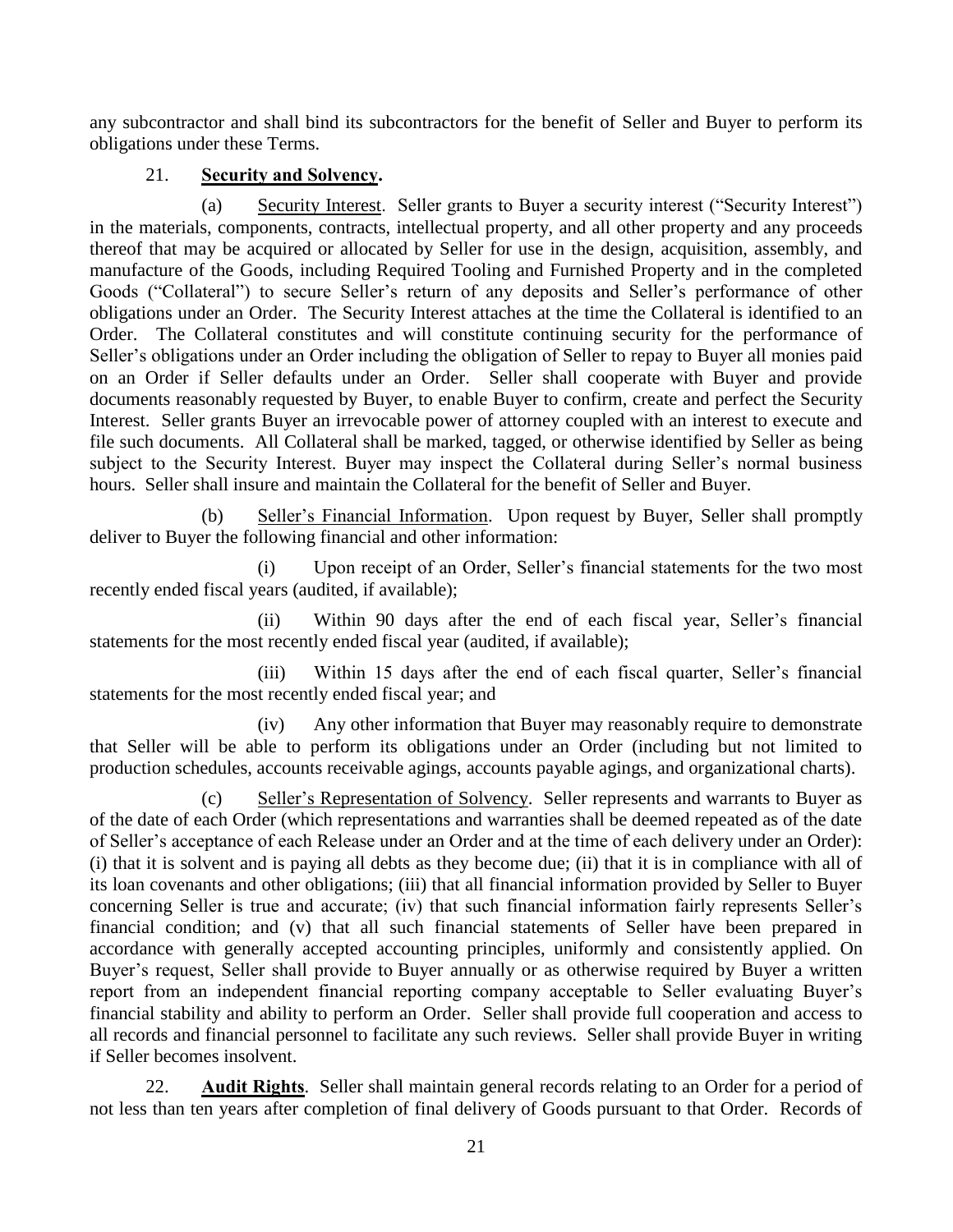all manufacture, testing and inspection by Seller of the Goods shall be kept complete, separate and available to Buyer and its customer during the performance of an Order and for such longer periods as may be specified in an Order, but not less than ten years after the last delivery of the Goods to Buyer or as required by law. Buyer or its authorized agents and representatives shall have the right at any time during normal business hours of Seller and with one day's prior notice to audit records. In the event any such audit shall disclose an overpayment to Seller, Seller shall pay Buyer, within 14 days after receipt of notice from Buyer, the amount of any overpayment together with together with interest at the prime rate then charged by Buyer's bank (expressed as an annual interest rate) plus 4% and Seller shall reimburse Buyer for the cost of such audit. Seller shall obtain from the subcontractors the same audit rights for benefit of Buyer.

<span id="page-25-0"></span>23. **Foreign Purchases**. The following applies to all transactions involving Goods or portions of Goods to be imported into the country in which Seller's place of final delivery to Buyer is located:

<span id="page-25-1"></span>(a) Seller as Exporter and Importer. Except as otherwise provided in an Order, Buyer shall not be a party to the exportation or importation of the Goods. The transaction(s) represented by an Order will be consummated subsequent to importation into the country of destination, and Seller will neither cause nor permit Buyer's name to be shown as "Importer of Record" on any customs declaration. Seller shall obtain all licenses necessary or convenient for the exportation and importation of the Goods to make delivery to the Buyer.

<span id="page-25-2"></span>(b) Customs Forms. Upon request and where applicable, Seller shall provide Buyer or Buyer's representative with all applicable customer forms, properly executed by Seller, as required by Buyer, including but not limited to U.S. Customs Form CF7543 entitled "Certificate of Delivery" (or its replacement), U.S. Customs Form CF7501, Canada Customs forms BSF173 Automotive Report and Release document B239E, NAFTA Certificate of Origin, CI1 Canada Customs Invoice. Upon request, Seller shall furnish promptly all documents required for customs drawback purposes, properly completed in accordance with government regulations applicable thereto. Unless otherwise stated in an Order, all customs drawback will be credited to Buyer.

<span id="page-25-3"></span>(c) Other Certificates. Upon request, Seller shall furnish promptly to Buyer certificates of local value added and certificates of origin and/or trade preference in accordance with applicable government regulations.

<span id="page-25-4"></span>(d) Duties and Drawback Rights. The price for Goods includes, and Buyer shall own, all related export and import customs duties and import drawback rights, if any, including rights developed by substitution and rights that may be acquired from Seller's supplier(s) that Seller can transfer to Buyer. Buyer shall include such provisions in all its subcontracts.

<span id="page-25-5"></span>(e) Customs and Country of Origin. For customs purposes, Seller shall prepare, complete, and expedite any and all required forms and submit them to Buyer or Buyer's representative, within 14 days of Seller's receipt of the forms from Buyer or its designee. Seller shall attach to the shipping documents a commercial invoice in duplicate that complies with all applicable export and import regulations. Seller shall provide a declaration of origin and/or trade preference for the Goods being supplied. In the event the Goods being supplied are eligible to receive preferential treatment in the import country, Seller shall provide with each shipment a declaration of origin suitable to the items being supplied. For Goods produced and/or supplied from any point within the NAFTA territory (Canada, Mexico and the United States of America), Seller shall provide a North American Free Trade Agreement Certificate of Origin on U.S. Customs Form 434 or the corresponding Canadian or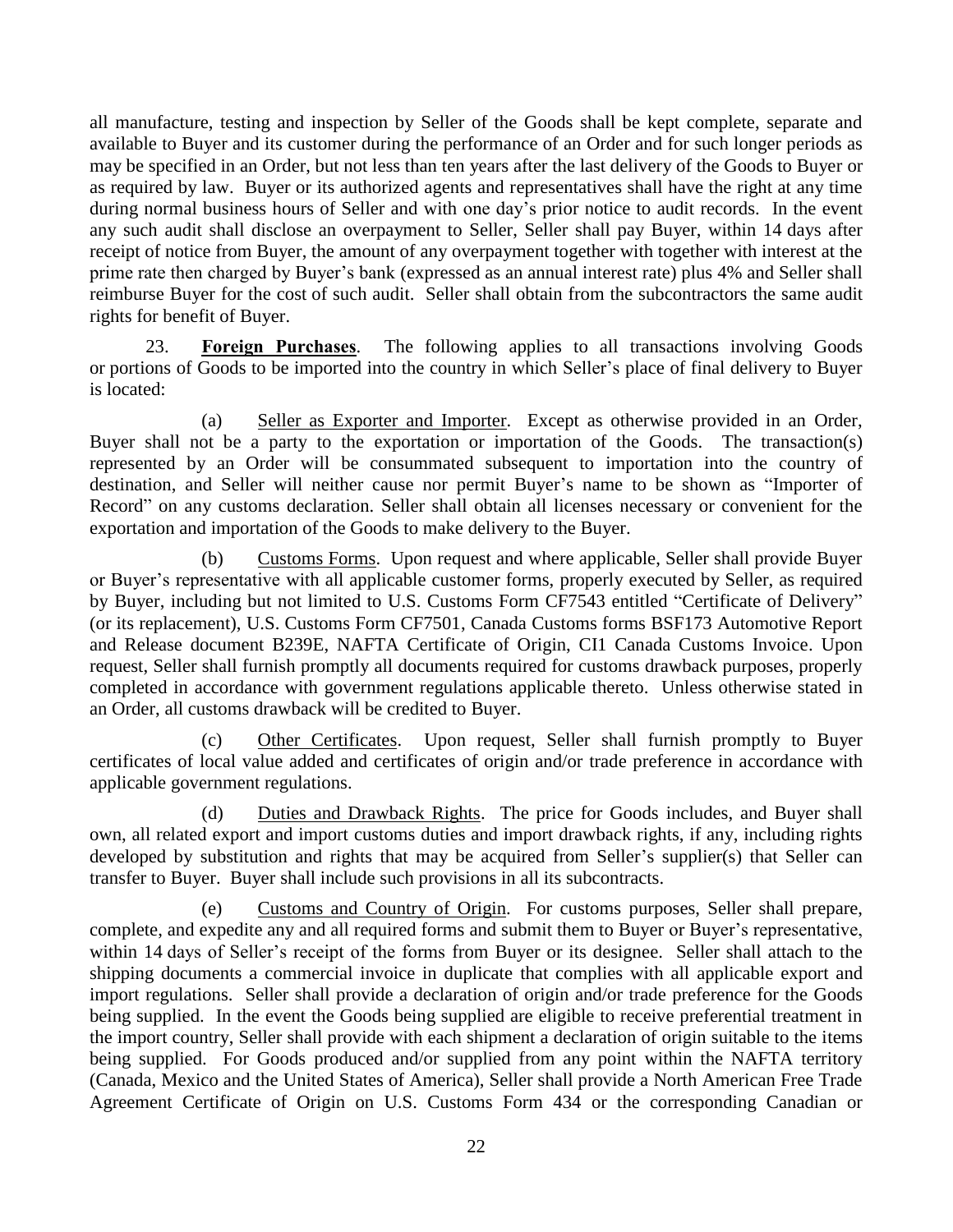Mexican form if applicable to the Goods. Unless otherwise agreed, all customs duty and import drawback will be credited to Buyer. Seller also shall transfer to Buyer all customs duty and import drawback rights, if any (including rights developed by substitution and rights which may be acquired from Seller's suppliers), related to the Goods and which Seller can transfer to Buyer. Seller agrees to inform Buyer promptly of any such rights. Seller shall mark the Goods with their country of origin unless otherwise instructed in writing by Buyer. Seller shall inform Buyer immediately in writing of any change of origin of Goods and supply revised declaration or origin and/or trade preference forms showing the change. Unless otherwise agreed upon, customs clearance shall be the responsibility of the Seller. Seller has no authority to bind Buyer with respect to liability for duties, fees, penalties or other payments or to make representations to customs authorities on its behalf without prior written approval from Buyer. Seller shall indemnify Buyer against liability for, and hold Buyer harmless from, any and all customs duties, fees, penalties or other amounts due with respect to the exportation of materials or components furnished by Buyer to the country of assembly and subsequent importation into any jurisdiction of products assembled in whole or in part with Buyer's materials or components.

<span id="page-26-0"></span>24. **Force Majeure**. Neither Buyer nor Seller shall be liable for a delay or failure to perform directly attributable to a force majeure event, provided that the party seeking to claim this protection must give written notice of the occurrence of a force majeure event and of the possible delay or non-performance caused by it as soon as reasonably practicable after learning of it. A force majeure event is a cause or event that is beyond the reasonable control of a party and that is not attributable to its fault or failure to exercise due care, including, without limitation, acts of God, war, warlike conditions, blockade, embargoes, riots, governmental restriction, labor disturbances (other than those to Seller's own work force that could have been avoided), epidemics, quarantine, fire, flood, earthquake, explosion not caused by a party's negligence, or any other causes beyond the reasonable control of the party providing notice. Delays or non-performance of a subcontractor or supplier of a party are force majeure events only if and only to the extent that the subcontractor or supplier's delay or non-performance is itself attributable to a force majeure event. Force majeure events do not include any failure to comply with applicable law or to take actions that are reasonably necessary to schedule performance in anticipation of any event of which public notice has been given, nor does any change in cost or availability of materials, components or services to Seller based on market conditions, supplier actions, labor disruptions or contract disputes. Existence and notice of a force majeure event does not limit Buyer's right to terminate for delay or non-performance, but Seller shall not be liable for damages except as specifically provided. Upon notice, Seller may be required to use alternative means of performance, at Seller's cost. In the event that Seller's ability to perform is only partially impacted by a force majeure event, such that allocation between Buyer and Seller's other customers is necessary, Seller shall supply Buyer before it supplies any other regular customers who did not have outstanding contracts or orders at the time of the force majeure event and before it supplies its own requirements. Seller shall resolve any open issues or options regarding allocation in favor of Buyer. Seller and Buyer shall share information, confer, seek agreement and otherwise act cooperatively to avoid or mitigate the effects of the force majeure event. Buyer may at its option acquire possession of all finished Goods, work in process and raw materials produced or acquired for the work under an Order, and it also may acquire substitute goods from other suppliers for the duration of the force majeure event and for a reasonable time after, and it may reduce accordingly any quantity of Goods ordered from Seller under an outstanding Release.

#### <span id="page-26-1"></span>25. **Applicable Law, Jurisdiction, Waiver of Liens and Sovereignty.**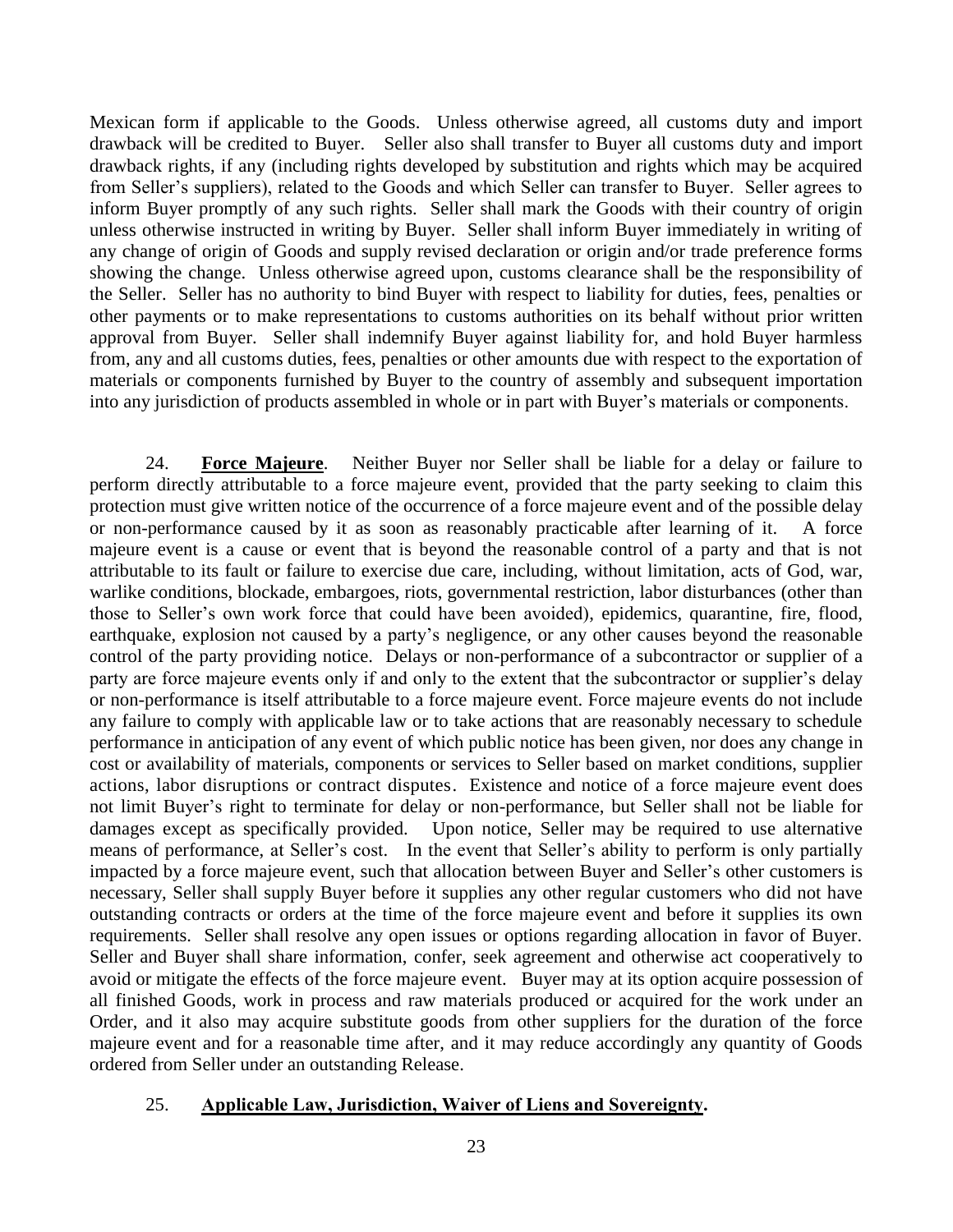<span id="page-27-0"></span>(a) Applicable Law and Jurisdiction. An Order is to be construed according to the laws of the United States of America and the State of Michigan, including the Uniform Commercial Code and excluding the provisions of the United Nations Convention on Contracts for the International Sale of Goods and any choice of law provisions that require application of any other law, provided that Buyer may elect to apply the law of its domicile, for Orders issued outside of North America. The forum and venue for any legal or equitable action or proceeding arising out of, or in connection with, an Order issued in North America (U.S., Canada, and/or Mexico) shall lie in the appropriate federal or state courts in the State of Michigan, and Seller specifically waives any and all objections to such jurisdiction and venue. The forum and venue for any legal or equitable action or proceeding arising out of, or in connection with, an Order issued in Europe shall lie in the appropriate court in Germany, and Seller specifically waives any and all objections to such jurisdiction and venue. The forum and venue for any legal or equitable action or proceeding arising out of, or in connection with, an Order issued outside of North America or Europe, (including Asia) shall lie in the appropriate court of the country from which the Order was issued, and Seller specifically waives any and all objections to such jurisdiction and venue.

<span id="page-27-1"></span>(b) Liens. Seller warrants that no lien shall be filed by Seller or anyone claiming under or through Seller against Buyer, the Goods, the Furnished Property, the site for delivery or installation of the Goods, or Buyer's customer, for materials, labor, services, equipment or goods furnished as part of the Goods or Furnished Property. Seller waives any right it may have pertaining to, and agrees not to file or otherwise assert or prosecute or suffer or permit, any mechanic's, storage, materialman's, or other type of liens to be filed or continued against any property of Buyer. Seller shall insert the prior sentence in any lower tier subcontract or purchase order for labor, equipment or materials furnished. If any such lien shall be filed by Seller's direct subcontractor, or any of its lower tier subcontractors, Seller shall take any and all steps necessary for the immediate release and discharge of such lien, in the manner required by applicable law, upon demand by Buyer. Seller shall secure and furnish to Buyer and its Customer, upon request, a waiver of lien from each subcontractor under it.

<span id="page-27-2"></span>(c) Joinder. If a Claim arises under or related to an Order or the furnishing of Goods by Seller to Buyer, by or against Seller, which is related to a similar claim by or against Seller in another litigation or in an arbitration, Seller irrevocably consents on the request of Buyer to the resolution of such claims arising under or related to an Order by or against Seller in such litigation or arbitration, which shall be binding on the parties and enforceable in a court of record.

<span id="page-27-3"></span>(d) Service of Process. If Seller does not maintain a registered agent or office in the United States, Buyer hereby irrevocably appoints the Secretary of State of the state whose law applies and/or CT Corporation as Seller's agent to receive process in any proceeding arising under or related to an Order.

<span id="page-27-4"></span>(e) Limitations of Actions. No claims against Buyer can be brought as maintained unless filed in the court of competent jurisdiction as identified in an Order within one year of the date in which the claim accrued as determined under the UCC.

<span id="page-27-5"></span>26. **Arbitration**. If both parties agree in writing, or if Buyer elects, any controversy or Claim arising out of or relating to these Terms or an Order that was issued in North America, shall be settled by arbitration before three arbitrators in accordance with the Commercial Arbitration Rules of the American Arbitration Association. The arbitration shall be held in Wayne County or Oakland County, Michigan. In rendering an award, the arbitrators are bound by the terms of an Order and must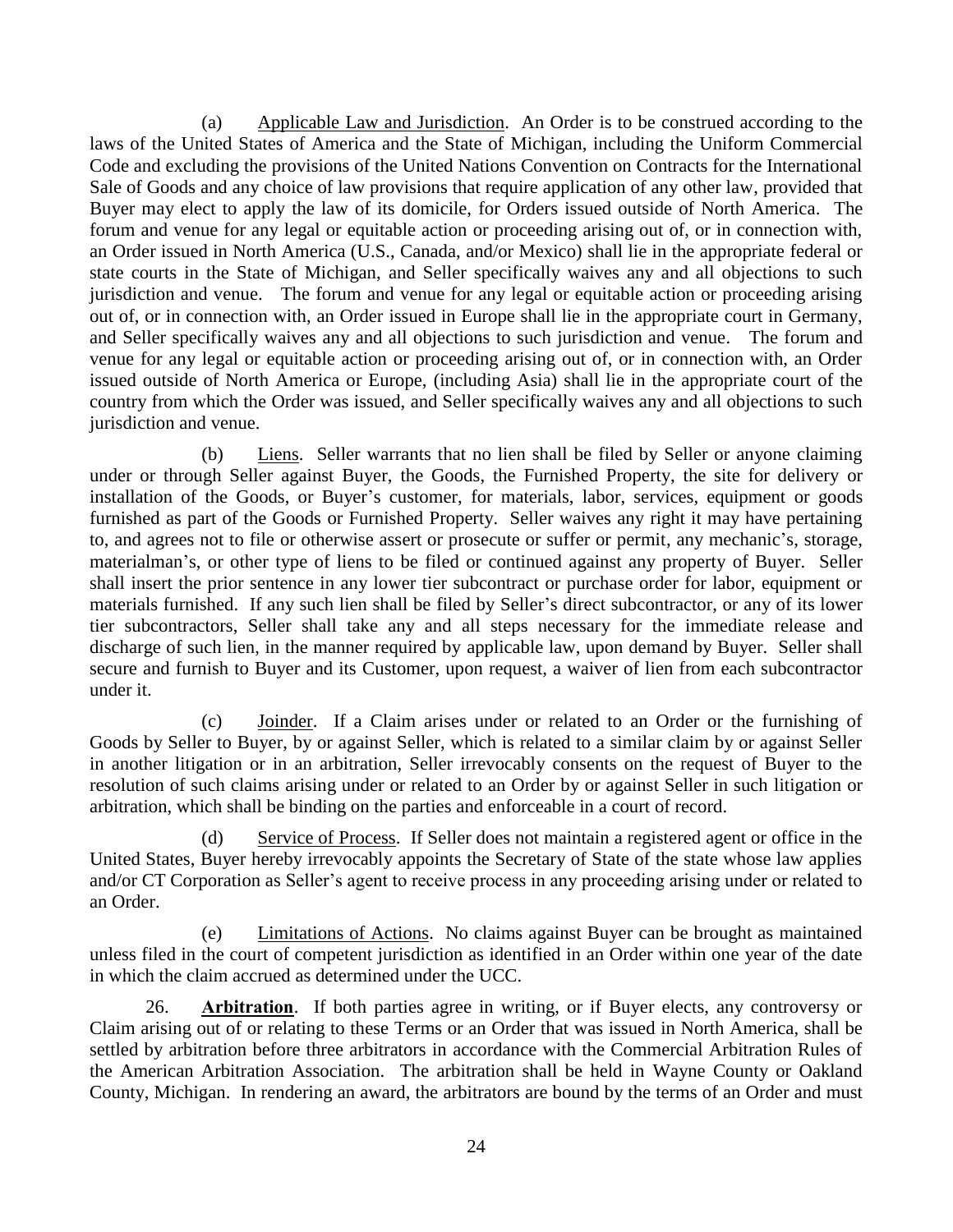apply the substantive law of Michigan other than its principles of choice of law. If the controversy or Claim involves a common issue of fact or law in another arbitration procedure involving the same or different parties, Seller consents to a joinder of all relevant proceedings if requested by Buyer. Each party has the right before or during the arbitration to seek and obtain from the appropriate court provisional remedies such as attachment, claim and delivery, preliminary injunction, replevin, etc., to avoid irreparable harm, maintain the status quo or preserve the subject matter of the arbitration. All expenses and fees of the arbitration shall be borne equally by the parties, and each party shall pay its own attorney fees. The award may be enforced in any circuit court or other court of competent jurisdiction. The arbitration proceedings and award shall be confidential.

<span id="page-28-0"></span>27. **Publicity**. Without obtaining the prior written consent of Buyer, Seller shall not in any manner advertise or publish the fact that Seller has contracted to furnish Goods to Buyer (or Buyer's customers), or use any trademark or trade name of Buyer (or Buyer's customers) in Seller's advertising or promotional materials. Seller shall not disclose or imply in its marketing that any of Seller's other products are equivalent to the Goods purchased by Buyer. If Seller breaches this Section, Buyer shall have the right, among its other remedies, to cancel the undelivered portion of any Goods covered by an Order and shall not be required to make further payments except for conforming Goods delivered or services rendered prior to cancellation.

<span id="page-28-1"></span>28. **Ethical Standards**. Seller shall not: (i) give or offer to give any gift or benefit to Buyer's employees; (ii) solicit or accept any information, data, services, equipment or commitment from Buyer's employees unless it is (a) required under a contract between Buyer and Seller, (b) made pursuant to a written disclosure agreement between Buyer and Seller, or (c) specifically authorized in writing by an officer or Buyer; (iii) solicit or accept favoritism from Buyer's employees; (iv) enter into any outside business relationship with Buyer's employees or suppliers without full disclosure to and prior approval of Buyer's management; or (v) provide to or accept from suppliers any information regarding Buyer or its business. For the purposes of this Section: "employee" includes members of the employee's immediate family and household, plus any other person who is attempting to benefit from his or her relationship to the employee; "Seller" includes all employees and agents of Seller; "gift or benefit" includes money, goods, services, discounts, favors and the like in any form but excluding items with a value of \$25.00 or less; "supplier" includes prospective, current and past suppliers; and "favoritism" means partiality in promoting the interest of Seller over that of other suppliers. Any breach by Seller of its obligations under this Section shall constitute a material default by Seller of every contract and Order with Buyer and may further result in Seller's debarment from doing business with Buyer.

<span id="page-28-2"></span>29. **Payments to Third Party Representatives**. Seller represents and warrants that Seller has not and will not pay any third parties any commissions, fees, or other compensation for acquiring or attempting to acquire an Order without providing Buyer with written notice thereof at the time an Order is solicited and all such payments shall not violate the United States Federal Corrupt Practices Act, the United Kingdom Anti-Bribery Act, the Canadian Corruption of Foreign Public Officials Act, and other similar applicable law.

<span id="page-28-3"></span>30. **Entire Agreement and Modifications**. An Order is intended by the parties as a complete and exclusive statement of the terms of their agreement. It supersedes all prior agreements, written or oral. There are no understandings, inducements, commitments, conditions, representations or warranties of any kind, whether direct, indirect, collateral, express or implied, oral or written, to Seller from or on behalf of Buyer other than as contained in these Terms or otherwise in an Order. No course of prior dealings between the parties and no usage of the trade may be used by Seller to